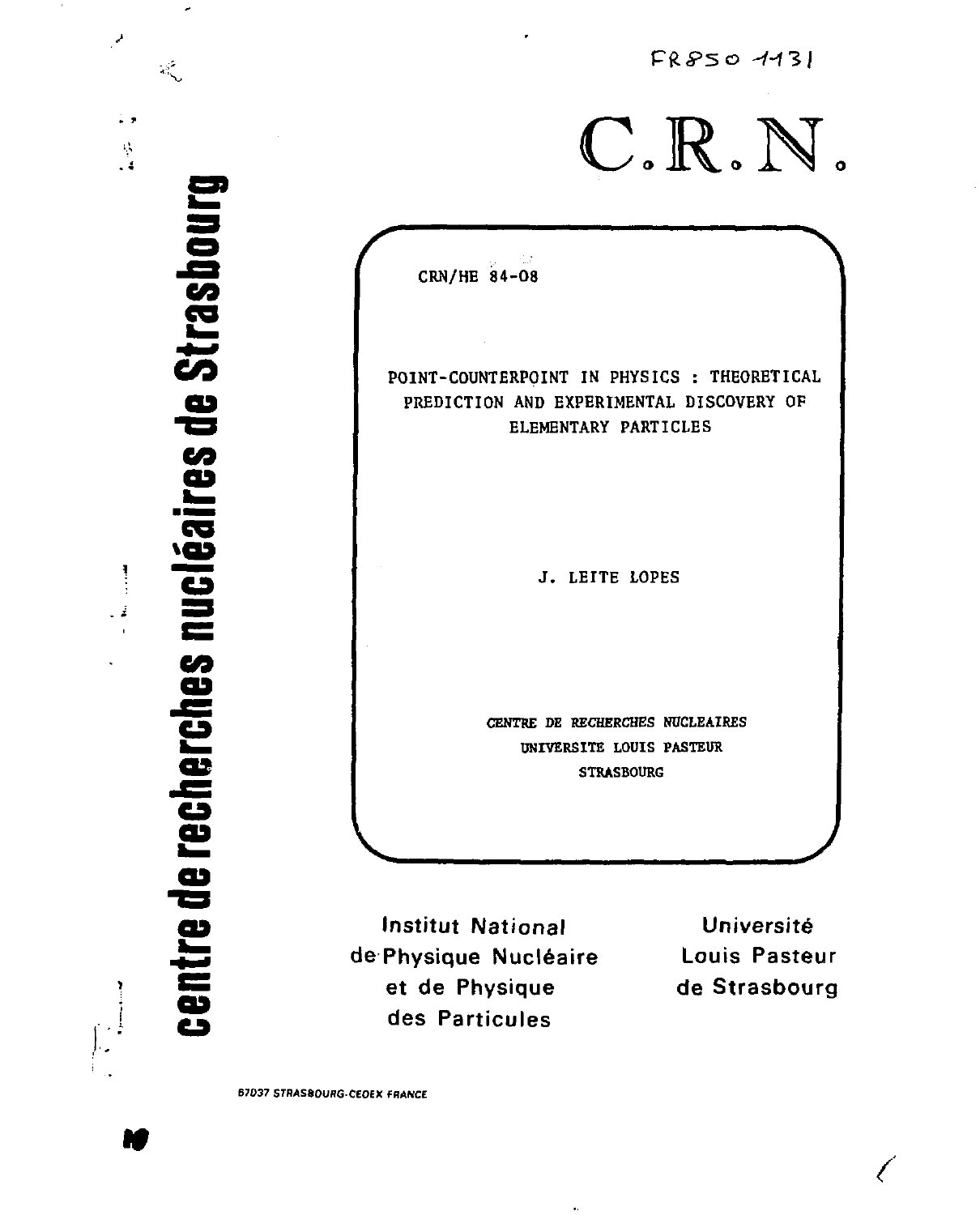## POINT-COUNTERPOINT IN PHYSICS : THEORETICAL PREDICTION AND EXPERIMENTAL DISCOVERY OF ELEMENTARY PARTICLES

## J. LEITE LOPES<sup>\*</sup>

## Centre de Recherches Nucléaires, Université Louis Pasteur 67037 Strasbourg, France

Centro Brasileiro de Pesquisas Fisicas, Rio de Janeiro, Brasil

and

Instituto de Fisica, Universidade de São Paulo, S.P. - Brasil

\*\* Dedicated to C.M.G. Lattes on his 60th birthday

## **ABSTRACT**

÷

 $\ddot{\phantom{0}}$ 

A report is given on the theoretical prediction and the experimental discovery of elementary particles from the electron to the weak intermediate vector bosons. The work of Lattes, Occhialini and Powell which put in evidence the pions predicted by Yukawa was the starting point of the modern experimental particle physics.

Key-words : Elementary particles ; Electron ; Photon ; Positron ; Neutrino ; Pion: Meson: Vector bosons.

\* Fostal address : Physique Théorique Hautes Energies, CENTRE DE RECHERCHES NUCLEAIRES, 67037 Strasbourg-Cedex, France.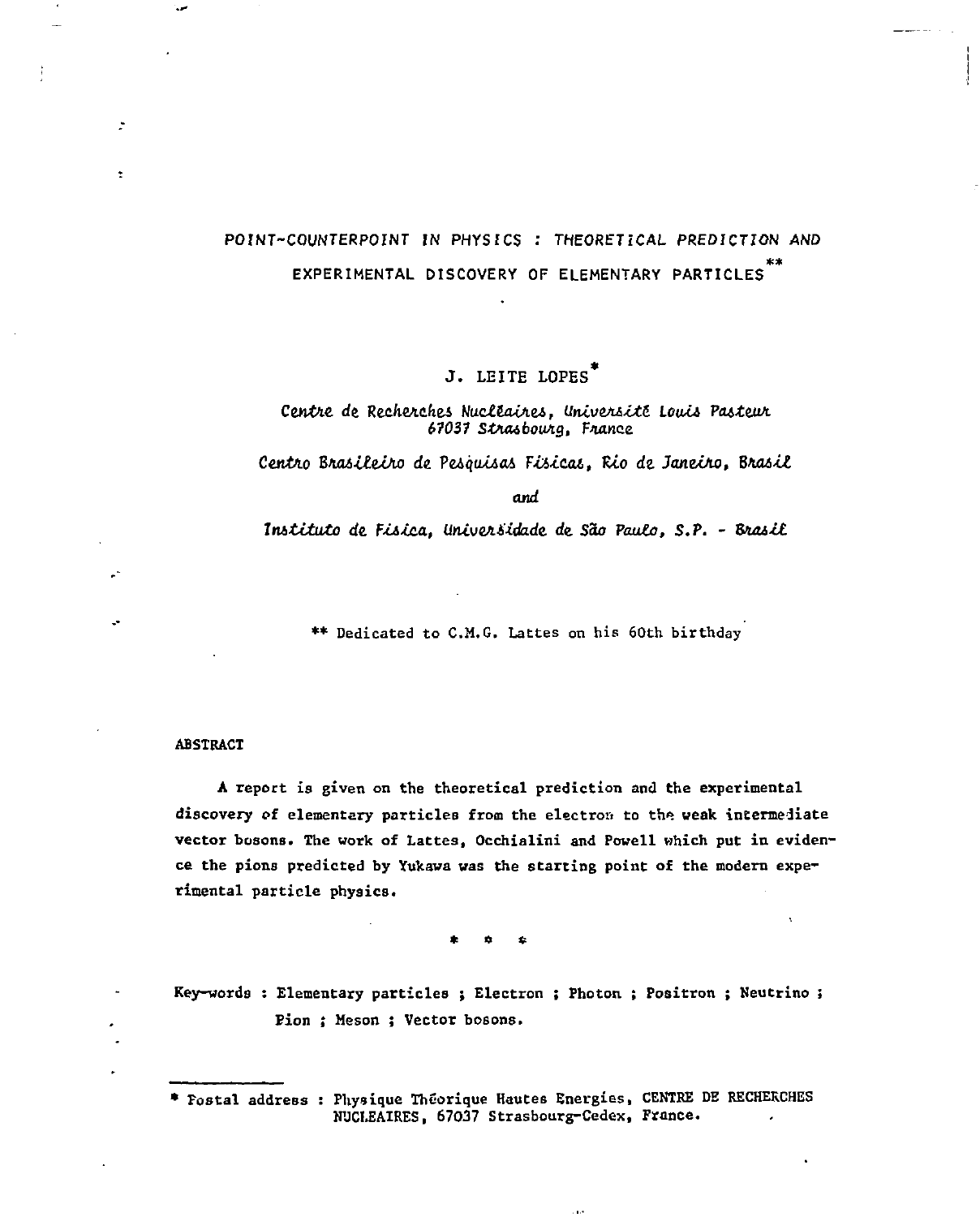**The theoretical prediction of elementary particles and their experimental discovery have played a fundamental rôle for the development of our ideas on the structure of matter.** 

**The experimental evidence of the electron in 1871 ', was interwoven with theoretical work aimed at an understanding of the interaction between moving charged particles. The theoretical work of** *J.Ô.* **Thomson (1881), G.F. Fitzgerald (1881) and 0. Heaviside (1889)***i* **led to the theory of electrons, initiated and**   $d$ eveloped by H.A. Lorentz<sup>2)</sup> in 1892, a first attempt at a description of the **phenomena of production and absorption of light and radiant heat, of the electromagnetic properties of matter. This theory achieved indeed, the first unification of the domains of optics, electromagnetism (as already initiated by J.C. Maxwell), and chemistry by the assumption of certain mechanisms involving the dynamics of electrons. In the words of Lorentz, "if we want to understand the way in which electric and magnetic properties depend on the temperature, the density and the chemical constitution or the crystalline state of substances, we cannot be satisfied with simply introducing for each substance these coefficients (dielectric constant, conductivity, magnetic permeability), whose values are to be determined by experiment ; we shall be obliged to have recourse to some hypothesis about the mechanism that is at the bottom of the phenomena. It is by this necessity, that one has been led to the conception of electrons, i.e. of extremely small particles charged with electricity, which are present in immense numbers in all ponderable bodies, and by whose distribution and motions we endeavour to explain all electric and optical phenomena that are not confined to the free ether"<sup>3</sup>'.** 

**Lorentz theory contributed to the consolidation of the atomic conception** 

**- 2**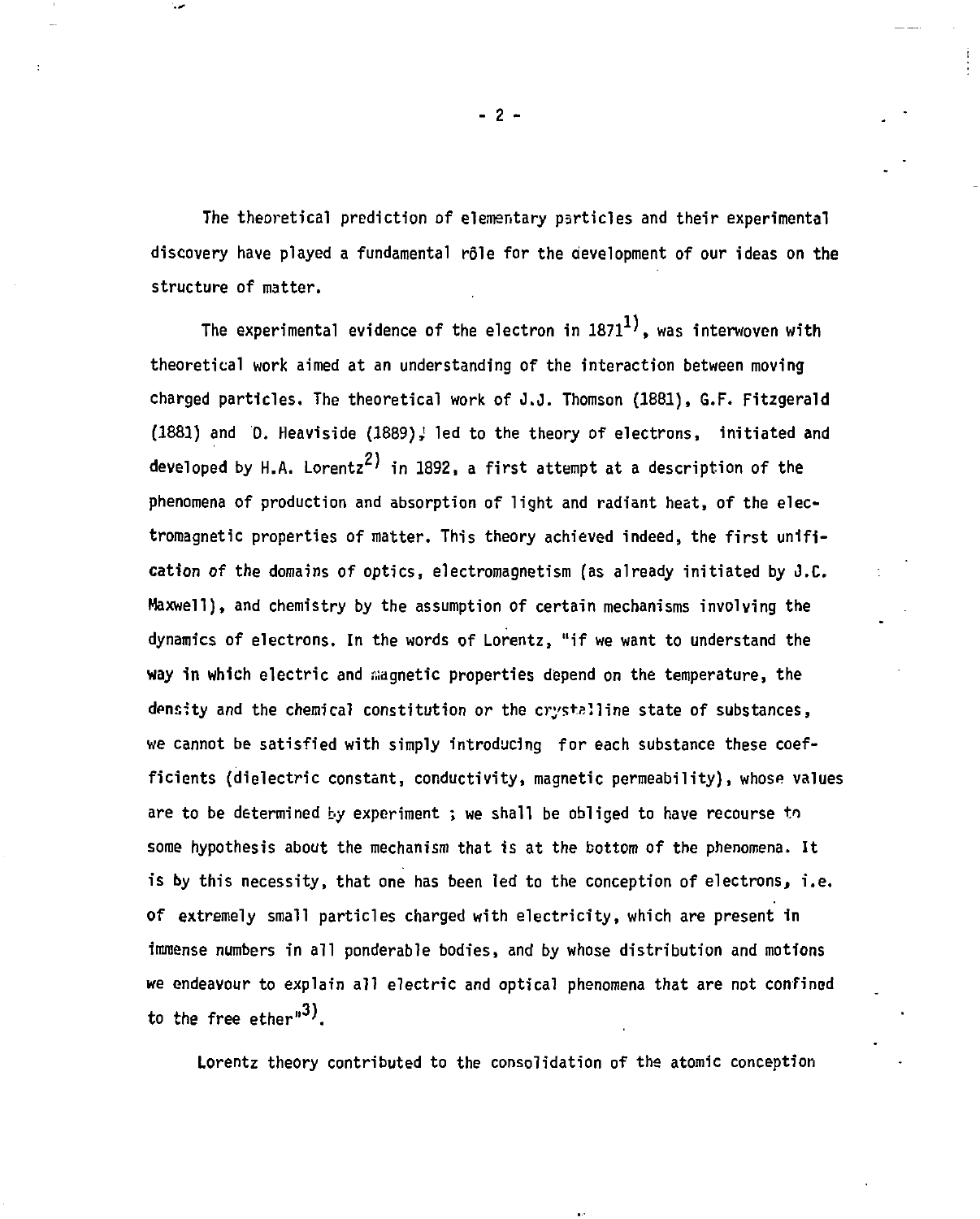**of matter, a conception which although accepted by the chemists in the last century, was strongly opposed by some influential personalities such as the physical-chemist W. Oswald and the physicist and philosopher Ernst Mach** *'.* **In his 1906 lectures Lorentz refers to this opposition in the following words : "Like these (the molecular and atomistic theories), it (the theory of electrons) is apt to be viewed unfavourably by some physicists who prefer to push their way into new and unexplored regions by following those great highways of science which we possess in the laws of thermodynamics, or who arrive at important and beautiful results, simply by describing the phenomena and their mutual relations by means of a system of suitable equations. No one can deny that these methods have a charm of their own, and that, in following them, we have the feeling of treading on firm ground, whereas in the molecular theories the too adventurous physicist often runs the risk of losing his way and of being deluded by some false prospect of success. We must not forget, however, that these molecular hypothesis can boast of some results that could never have been attained by pure thermodynamics, or by means of the equations of the electromagnetic field in their most general form, results that are well known to all who have studied the kinetic theory of gases, the theories of dilute solutions, of electrolysis**  and of the genesis of electric currents by the motion of ions"<sup>5)</sup>.

**The historical importance of the discovery of the eletron is seen in the fact that it was the first particle to exhibit wave properties and thus allowed the development of quantum mechanics. It was for the electron that W. Pauli proposed the theoretical description of non-relativistic spin -1/2 particles by means of his two-component spinors and matrices. It was for the electron that P.A.M. Dirac invented his famous relativistic wave equation and that quantum** 

**- 3**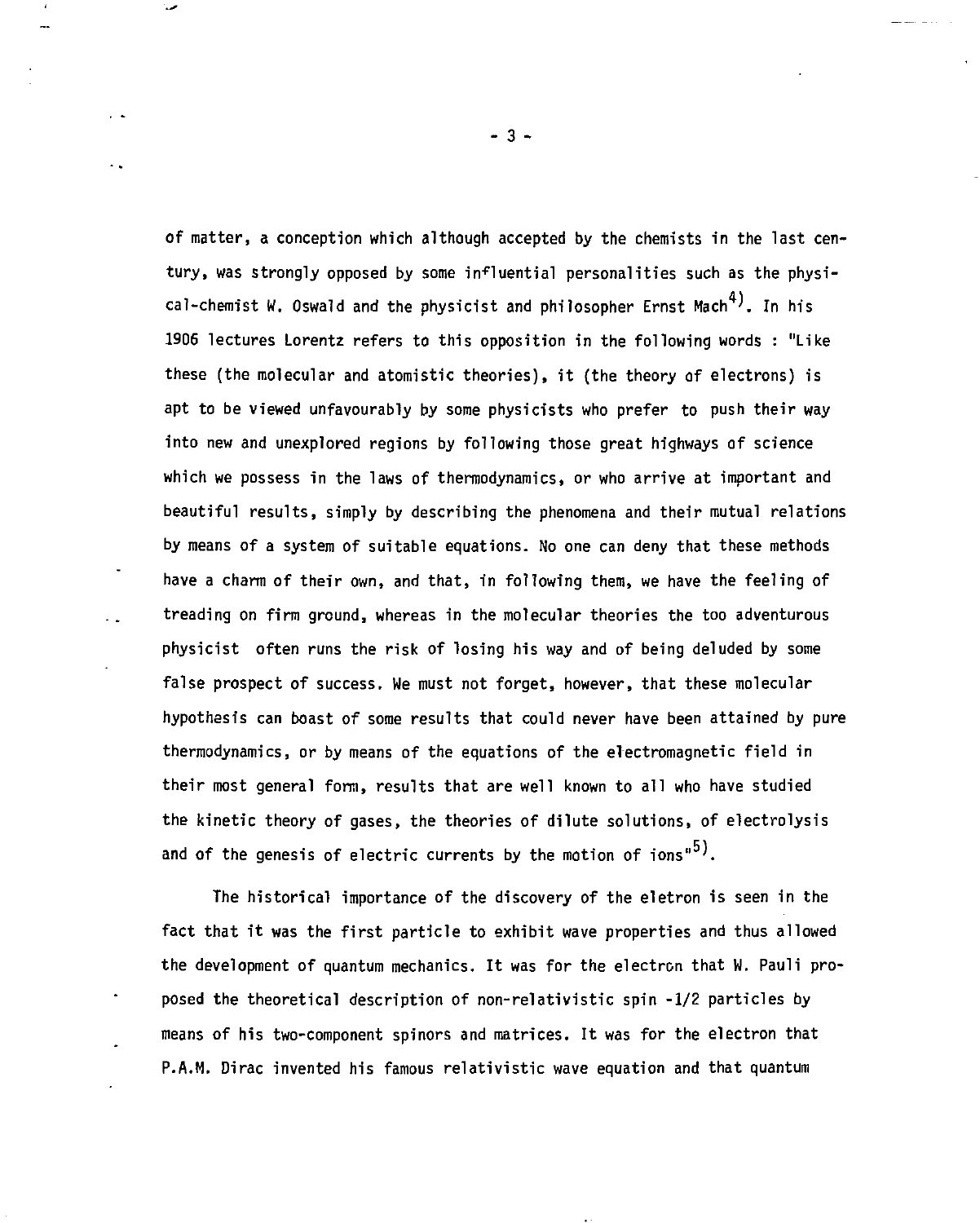**electrodynamics and the renormalization method were developed.** 

**Already in the classical theory do we find the idea of mass renormalization. After J.J. Thomson discovered that the magnetic field produced by a moving electron interacts with this particle and gives rise to an increase in its mass, the idea of a purely electromagnetic mass for the electron, due to its field,**  was put forward mainly by M. Abraham<sup>1)</sup>. A convenient approximation in the calcu**lation of the electron self-field led Lorentz to give an equation of motion containing the effect of the radiation reaction on the electron namely :** 

$$
m \frac{d^2 \vec{z}}{dt^2} - \frac{e^2}{6\pi c^3} \frac{d^3 \vec{z}}{dt^3} = e \vec{E}_{ext}
$$

**where** 

$$
m = m_0 + \frac{e^2}{8\pi c^2 a}
$$

**and a^ is the radius of a spherical surface over which the electron charge is distributed. The second term in the expression for m is the electromagnetic**  mass which diverges for a point electron<sup>6</sup>). If one adds it to m<sub>e</sub>, a mechanical **part of the mass, the obsarvable mass m will appear in the equation and the important finite radiation reaction, proportional to the derivative of the acceleration is thus included in the equation. The fact that the classical selfenergy diverges for a point electron was the first example of the divergences**  which became later the main difficulties for the quantum description of fields<sup>7</sup>).

**The first theoretical prediction of an elementary particle was that of the photon by Albert Einstein in 1905 '. Five years earlier, the fundamental paper by Max Planck had appeared in which he introduced the assumption of discrete**  values, integral multiples of a minimal one  $m \omega$ , for the energy of the harmonic oscillators of the radiation field with frequency  $\omega/2\pi$ , in order to be able **to derive the law of the black-body radiation.** 

**- 4 -**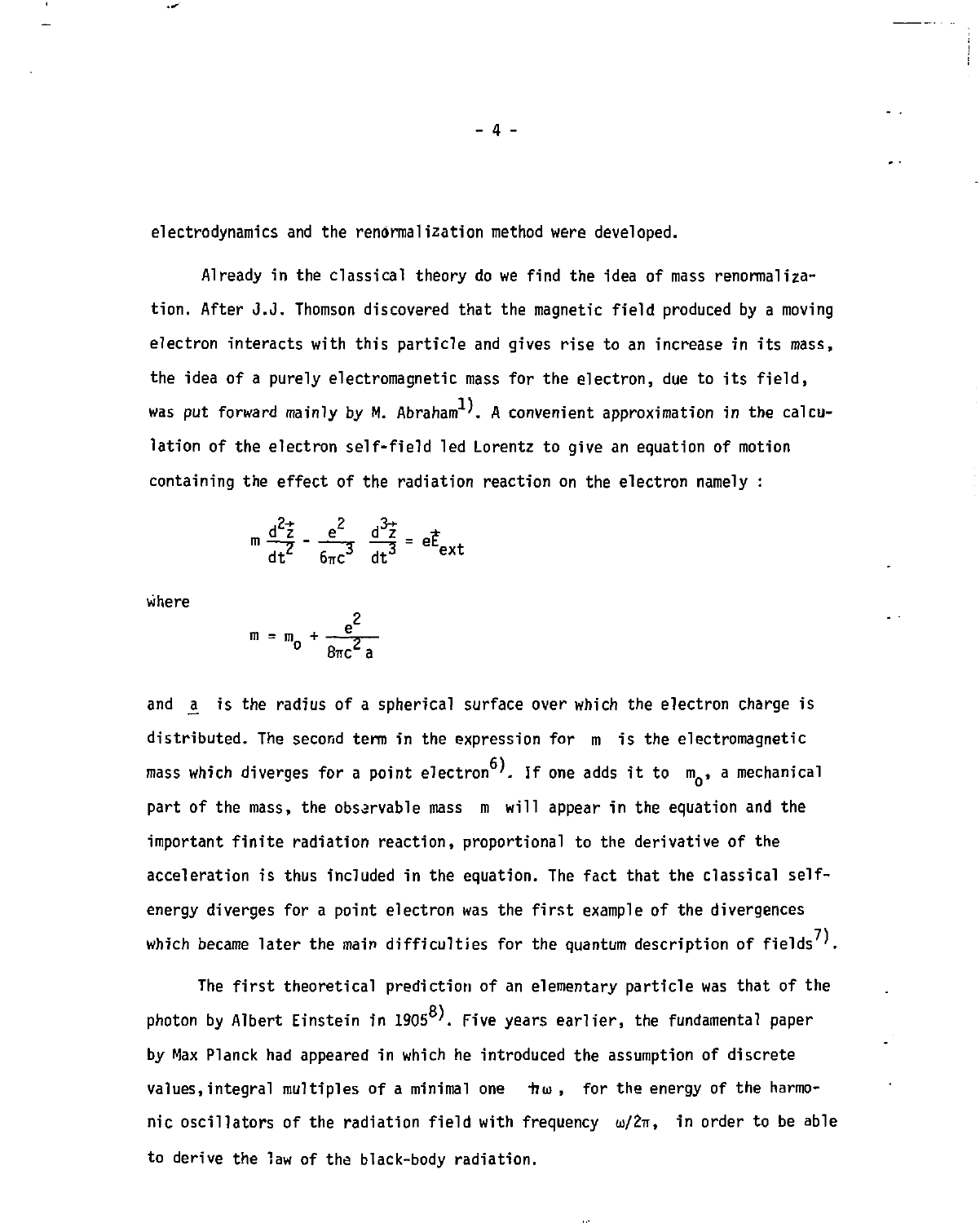Einstein grasped immediately the importance of Planck's work ; besides his interest in obtaining a proper derivation of Planck's formula (which he achieved in 1917) his major question was, in his own words : "What general conclusions can be drawn from the radiation formula concerning the structure of radiation and even more generally, concerning the electromagnetic foundation of physics?"<sup>9)</sup> By using Boltzmann's relation between entropy and probability, he found that the mean-value of the square of the energy fluctuation  $\Delta \xi$  of a small volume of a closed system is given by the expression :

$$
< \Delta \xi^2 > = \pm \omega E + \frac{\pi c^3}{2\omega^2} \frac{E^2}{V}
$$

**if use is made of Planck's radiation law, where E is the average energy, V is the volume.** 

**The first term of the right-hand side of this equation can be interpreted if one postulates that the radiation is formed of particles -the photons- with**  energy  $\pi\omega$  and this term results from the fluctuations of the number of **photons, similar to that of the number of molecules in an ideal gas. A similar relation was derived by Einstein for the square of the momentum fluctuations of**  a mirror which reflects radiation in a frequency interval  $\omega$ ,  $\omega$  + dw and trans**raits all other frequencies and which has a Brownian motion in the radiation field. The existence of the term containing irui, which could not be derived from wave theory -as the second term can- indicated that the fluctuation in a radiation field which obeys Planck's law is the sum of the fluctuations that would arise from a classical wave field and those resulting from an assembly of photons. This surprising result incited Einstein to postulate that light**  consists of photons with energy  $\hbar\omega$  and momentum  $\hbar k$ , so that all elementary

**- 5 -**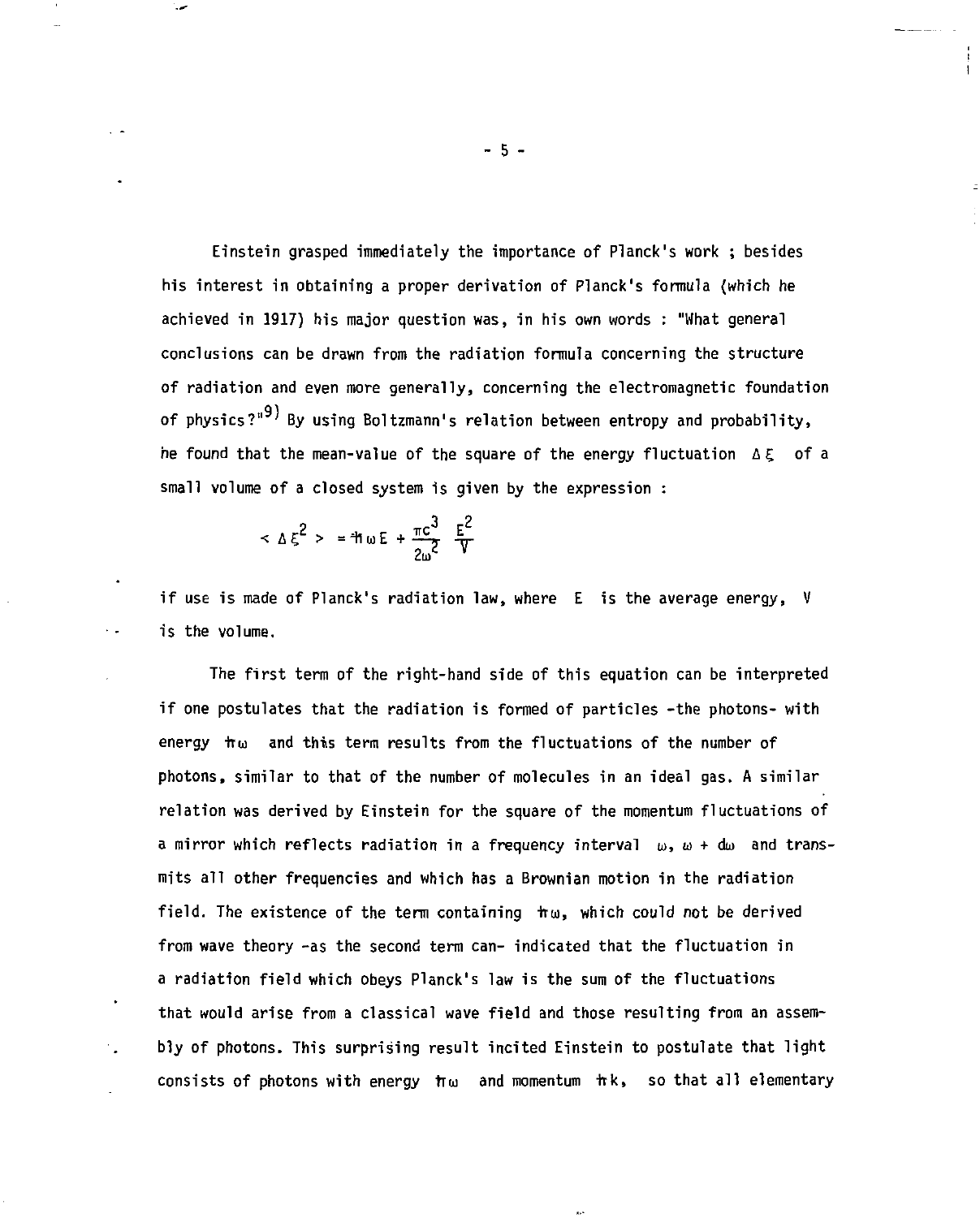**processes of absorption and emission of radiation are directed processes, radiation coming in or going out in the form of needles. A report by Einstien on the constitution of radiation at the physics meeting in Salzburg in 1906, is analysed by Pauli as follows : "It deals with both special relativity and quantum-theory and contains the important conclusion that the elementary process must be directed (needle radiation) not only for absorption but also for emission of radiation, although this postulate was 1n open conflict with the classical idea of emission in a spherical wave, which is indispensable for the understanding of the coherence properties of radiation, as they appear in interference**  experiments"<sup>10</sup>). This conclusion was in fact "disappointing for those who still **had the vain hope of deriving Planck's radiation formula by merely changing the statistical assumption rather than by a fundamental break with the classical ideas regarding the elementary microphenomena themselves" '.** 

**The contradiction of Planck's radiation formula with mechanics and electrodynamics was well understood by Einstein who stated in his Autobiographical Notes : "All of this was quite clear to me shortly after the appearance of Planck's fundamental work ; so that, without having a substitute for classical mechanics I could nevertheless see to what kind of consequences this law of temperature-radiation leads for the photo-electric effect and for other related phenomena of the transformation of radiation-energy, as well as for the specific**  heat (in particular) of solid bodies<sup>"12)</sup>.

**Whereas the prediction of the positron by Dirac was based on the relativistic wave equation for the electron which he invented, Einstein's prediction of the photon, based on the quantum hypothesis of Planck, was to have its full theoretical justification more than twenty years later, after the establishment** 

**- 6 -**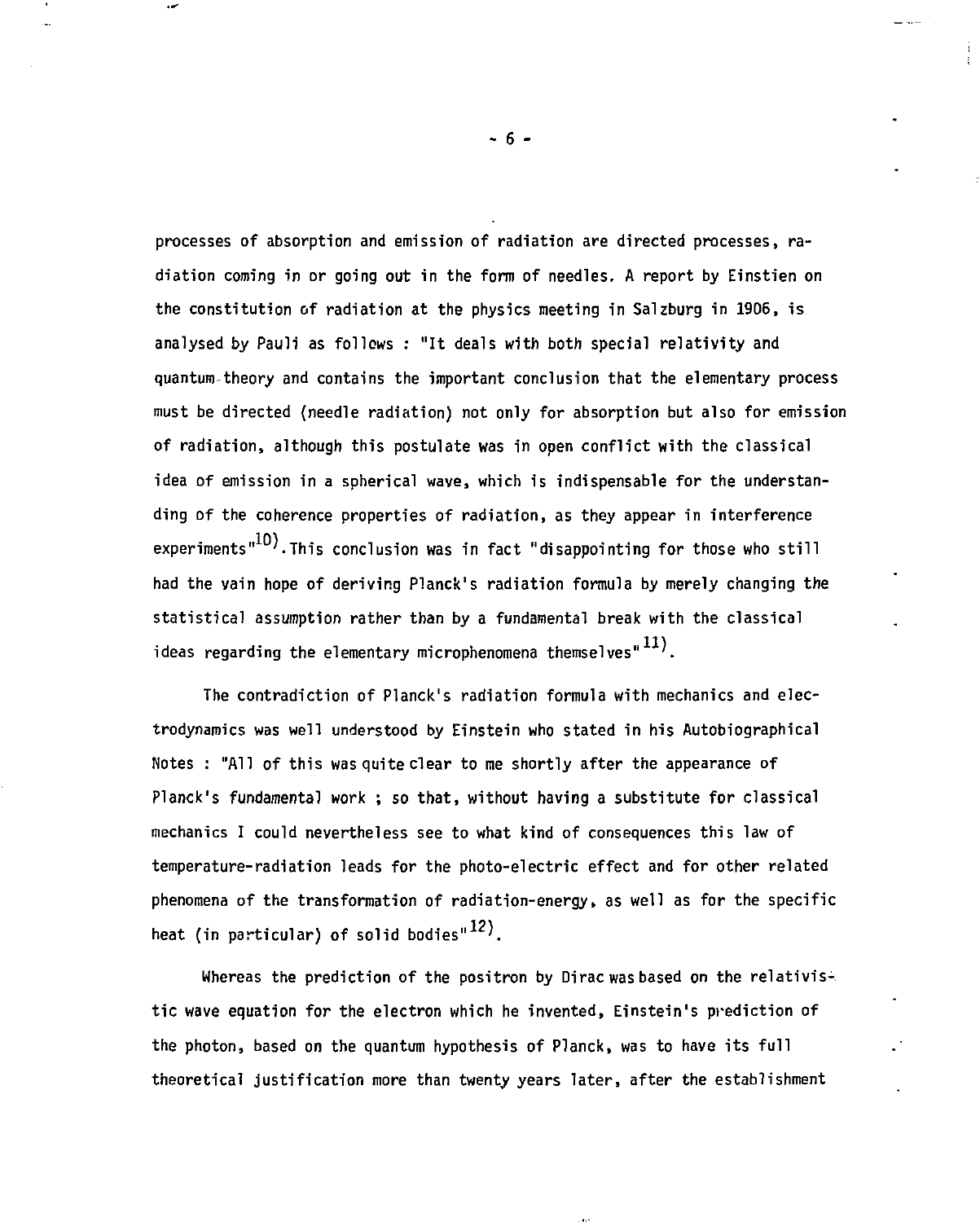of quantum electrodynamics by P. Jordan, P.A.M. Dirac and by W. Heisenberg and W. Pauli.

Dirac's invention of the relativistic wave equation for the electron was one of the most relevant achievements in theoretical physics, one in which the feeling of beauty of a theoretical construction leads its inventor to make unexpected predictions and thus grasp inner secrets of nature. This sense of beauty as a guide in the formulation of physical theories is present in several theoretical discoveries : the relativistic theory of gravitation by Einstein<sup>13)</sup>. the wave-mechanical aspect of quantum mechanics by E. Schrödinger, the work of Dirac on the positron and his beautiful speculations on possible magnetic monopoles (still not yet experimentally detected  $^{14}$ ).

Concerning Schrödinger's ideas on the wave equation, Dirac wrote as follows  $^{15}$  : "The big advance in the quantum theory came in 1925, with the discovery of quantum mechanics. This advance was brought about independently by two men, Heisenberg first and Schrb'dinger soon afterward , working from different points of view ; Heisenberg worked keeping close to the experimental evidence about spectra that was being amassed at that time, and he found out how the experimental information could be fitted into a scheme that is now known as matrix mechanics. All the experimental data of spectroscopy fitted beautifully into the scheme of matrix mechanics, and this led to quite a different picture of the atomic world. Schrodinger worked from a more mathematical point of view, trying to find a beautiful theory for describing atomic events and was helped by De Broglie's ideas of waves associated with particles. He was able to extend De Broglie's ideas and to get a very beautiful equation known as Schrödinger's wave equation for describing atomic processes. Schrödinger got this equation by pure thought, looking for some beautiful generalization of DeBroglie's

**- 7 -**

..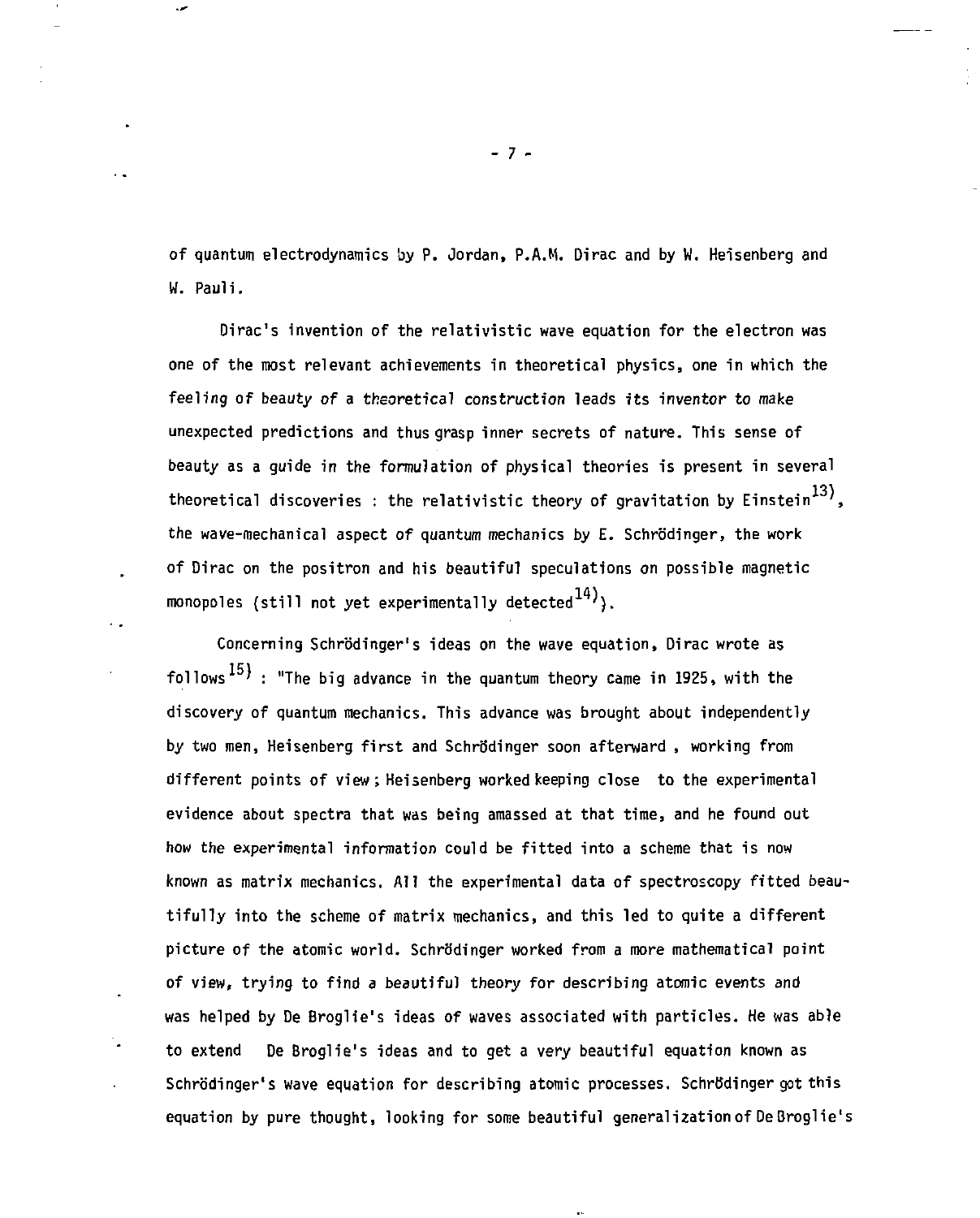**ideas, and not by keeping close to the experimental development of the subject in the way Heisenberg did : "I might tell you the story", pursues Dirac, "I**  heard from Schrödinger of how, when he first got the idea for his equation, he **immediately applied it to the behaviour of the electron in the hydrogen atom and then he got results that did not agree with experiment. The disagrement arose because at that time it was not known that the electron has a spin. That, of course, was a great disappointment to Schrb'dinger, and it caused him to abandon the work for some months. Then he noticed that if he applied the theory in more approximate way, not taking into account the refinements required by relativity, to this rough approximation his work was in agreement with observation". And then adds Dirac : "I think there is a moral to this story, namely that it is more important to have beauty in one's equations than to have them fit experiment. If Schrodinger had been more confident in his work, he could have published it some months earlier, and he could have published a more accurate equation".** 

**This is also the feeling expressed by Einstein mainly after he developed the relativistic theory of gravitation. In his address delivered at a celebration of Max Planck's sixtieth birthday in 1918, before the Physical Society in Berlin wrote Einstein : "The supreme task of the physicist is to arrive at those universal elementary laws from which the cosmos can be built up by pure deduction" Later on, in a lecture delivered at Oxford University in 1933, on the method of theoretical physics Einstein said : "If, then, it is true that the axiomatic basis of theoretical physics cannot be extracted from experience but must be freely invented, can we ever hope to find the right way ? Nay, more,has this right way any existence outside our illusions ? Can we hope to be guided safely** 

**- 8 -**

 $\sim$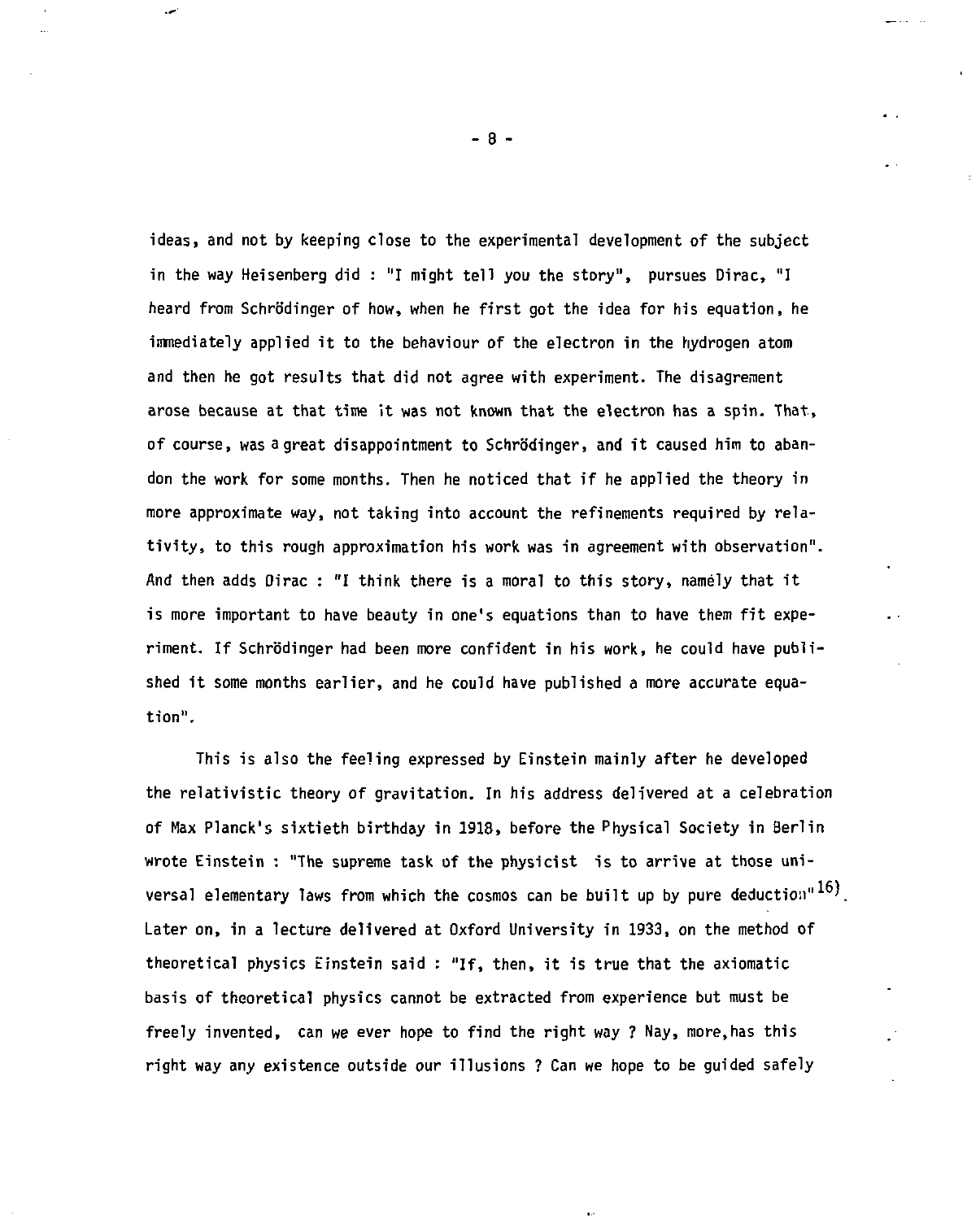**by experience at all when there exist theories (such as classical mechanics) which to a large extend do justice to experience without getting to the root of the matter ? I answer without hesitation that there is, in my opinion, a right way, and that we are capable of finding it. Our experience hitherto justifies us in believing that nature is the realization of the simplest conceivable mathematical ideas. I am convinced that we can discover by means of purely mathematical constructions the concepts and the laws connecting them with each other, which furnish the key to the understanding of natural phenoma. Experience may suggest the appropriate mathematical concepts, but they most certainly cannot be deduced from it. Experience remains, of course, the sole criterion of the physical utility of mathematical construction. But the creative principle resides in mathematics. In a certain sense, therefore, I hold it true that pure thought**  can grasp reality, as the Ancients dreamed<sup>"17)</sup>.

**The above statements by Dirac and Einstein are at variance with what was believed by scientists and philosophers after the work of Kepler, Galileo and Newton. It was then held that pure thought cannot give us any knowledge of the physical world. Physical laws would begin and end with experience. "A clear recognition of the erroneousness of this notion really only came with the general theory of relativity"1 8'.** 

 $\ddotsc$ 

**Mathematical beauty and simplicity are also criteria to be found in theoretical work more closely connected with the experiment. In their 1958 paper on the theory of the Fermi interaction, Richard P. Feynman and Murray Gell-Mann established the vector-axial vector caracter of this interaction by making the requirement of a representation of fermions by two component spinors satisfying a second order differential equation and the suggestion that in g-decay these spinors enter the theory without gradient couplings. These mathematical requirements certainly assumed because "one of the authors has always had a predilection** 

**- 9 -**

 $-11.1$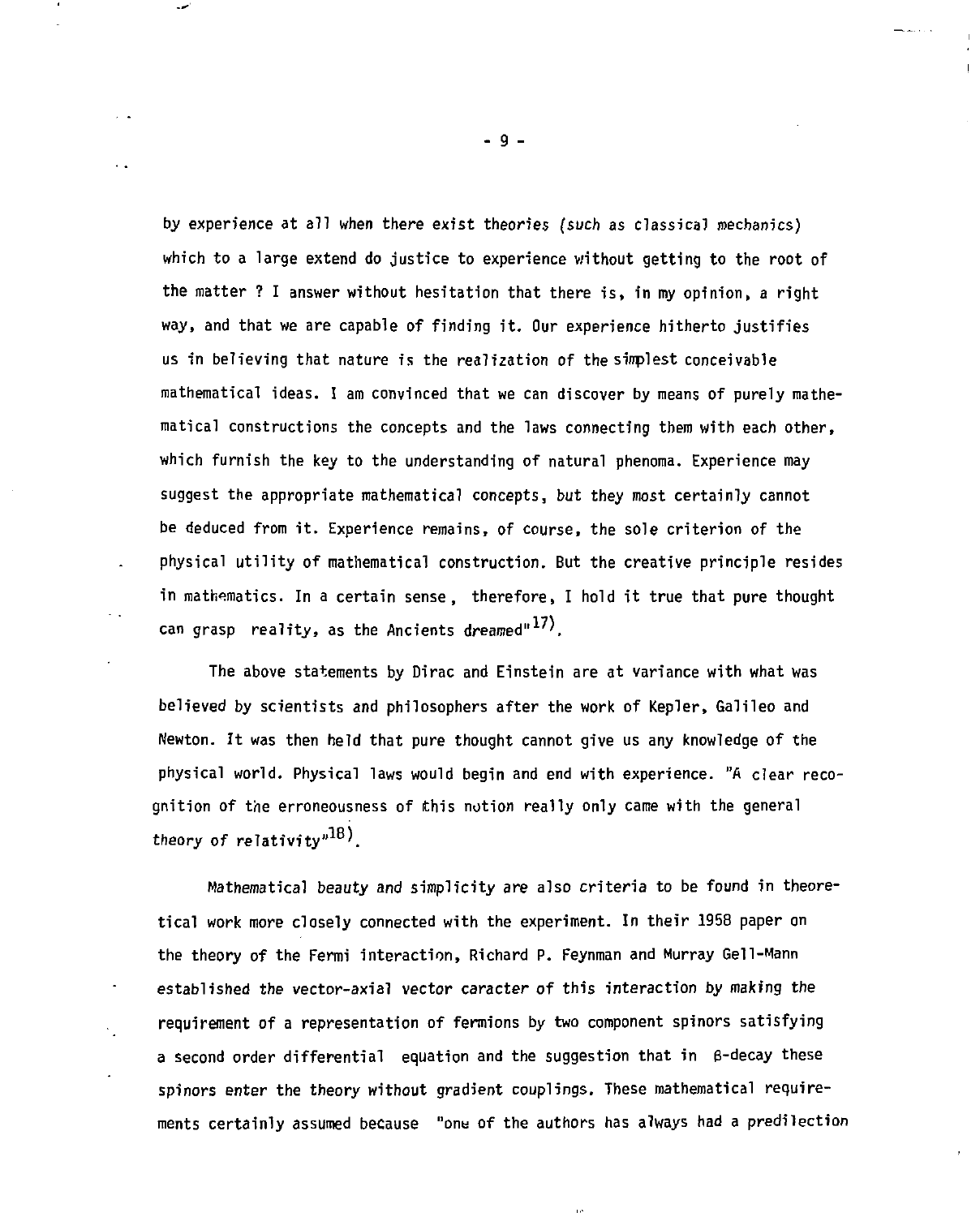**for" such equation, were the guiding lines for the determination of the Lorentz nature of the weak coupling. And the fact that this coupling was in disagreement with experimental results concerning the electron-neutrino angular correlation**  in the He<sup>6</sup> decay, did not discourage the authors from publishing their paper. **On the contrary, their feeling of mathematical beauty and simplicity led them to write : "These theoretical arguments seem to the authors to be strong enough**  to suggest that the disagreement with the He<sup>6</sup> recoil experiments and with **some other less accurate experiments indicates that these experiments are 191 wrong" '. They were found out to be indeed wrong and the predictions by Feynman and Gell-Mann and independently by Marshak and Sudarshan ' were confirmed experimentally.** 

**The theoretical prediction of the positron was based, as is well known, on an ingenuous redefinition of the vacuum so that the negative energy solutions of the electron Dirac's equation -which cannot be discarded since they form, with the positive energy solutions, a base in the spinor space- could be physically acceptable. Here is Dirac's testimony on this fr-rmuiation : "The physicist had always previously thought of the vacuum as a region where there is nothing at all, but that was a prejudice which we have to overcome. A better definition of a vacuum would be the state of lowest energy. Now if there are possibilities of electrons having negative energies, we should want to have as many of these electrons as possible in order to get the lowest energy. Electrons obey the Fermi statistics corresponding to antisymmetrical wave functions. They satisfy Pauli's exclusion principle which means that not more than one electron can be**  in any state"<sup>21</sup>). This picture led "to the possibility of our understanding **st:tes which depart from the vacuum in two ways, either by having electrons in positive energy stater or by having holes among the negative energy states. And** 

**- 10 -**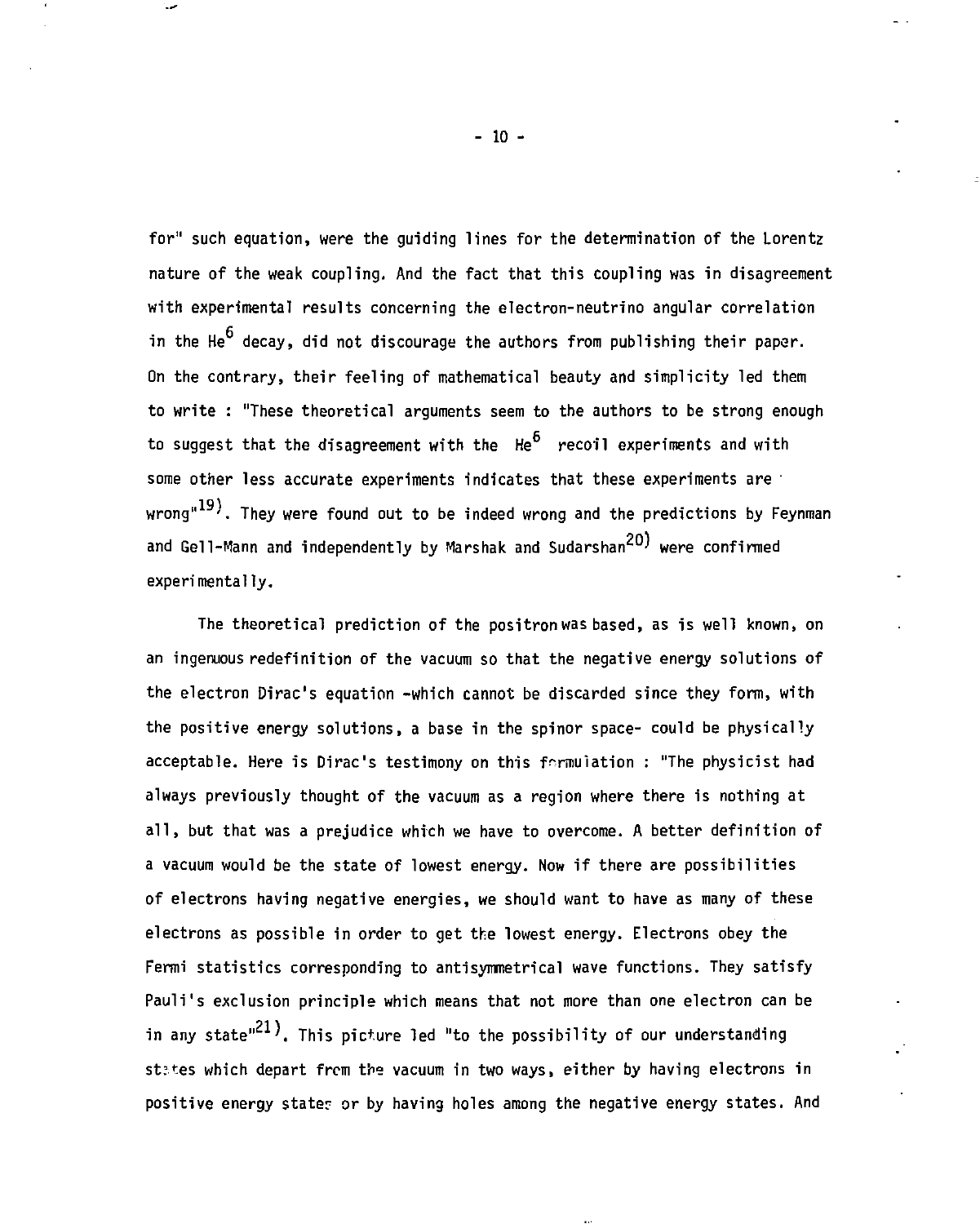**the holes among the negative energy states appeared as particles with a positive**  energy and charge, which were later interpreted as positrons<sup>"22</sup>).

There was, however, in the 1920's and up till the end of the 1940's a pre**judice against assuming the existence of new particles. This was quite understandable as it was then thought that electrons, protons and photons would be sufficient to describe matter and energy -in accord perhaps with the quasi-unitary ideal of the atomistic conception of matter. Dirac was thus incited to identify a hole in the sea of negative energy electron states with a proton, which was not correct since the antiparticle (hole) must have the same mass as the**  corresponding particle -as pointed out first by J.R. Oppenheimer. Dirac's concep**tion of the vacuum thus led to the prediction of a new particle -the positron,**  discovered experimentzlly in 1932 by C.D. Anderson and by P.M.S. Blackett and **6.P.S. Occhialini<sup>23</sup>, And it was fortunate that Dirac did not get discouraged by the fact that his definition of the vacuum gave rise to divergences associated with the infinite sea of holes.** 

The discovery of the antiproton and the antineutron many years later  $24$ ) **confirmed the conception that Dirac's equation describes every spin 1/2 particle which then has an antiparticle associated to it.** 

**As to the neutrino -presently, the neutrino associated with the electronits theoretical prediction was made by Pauli as early as 1930, in a letter to a group of physicists who had a scientific meeting in TUbingen. At that time, electrons detected in the beta decay of radioactive nuclei were shown to have a continuous spectrum of energy instead of a unique energy given by the difference between the masses of the initial and final nuclei plus recoil energy , the** 

ľ

 $\overline{\sigma}$ 

**-li**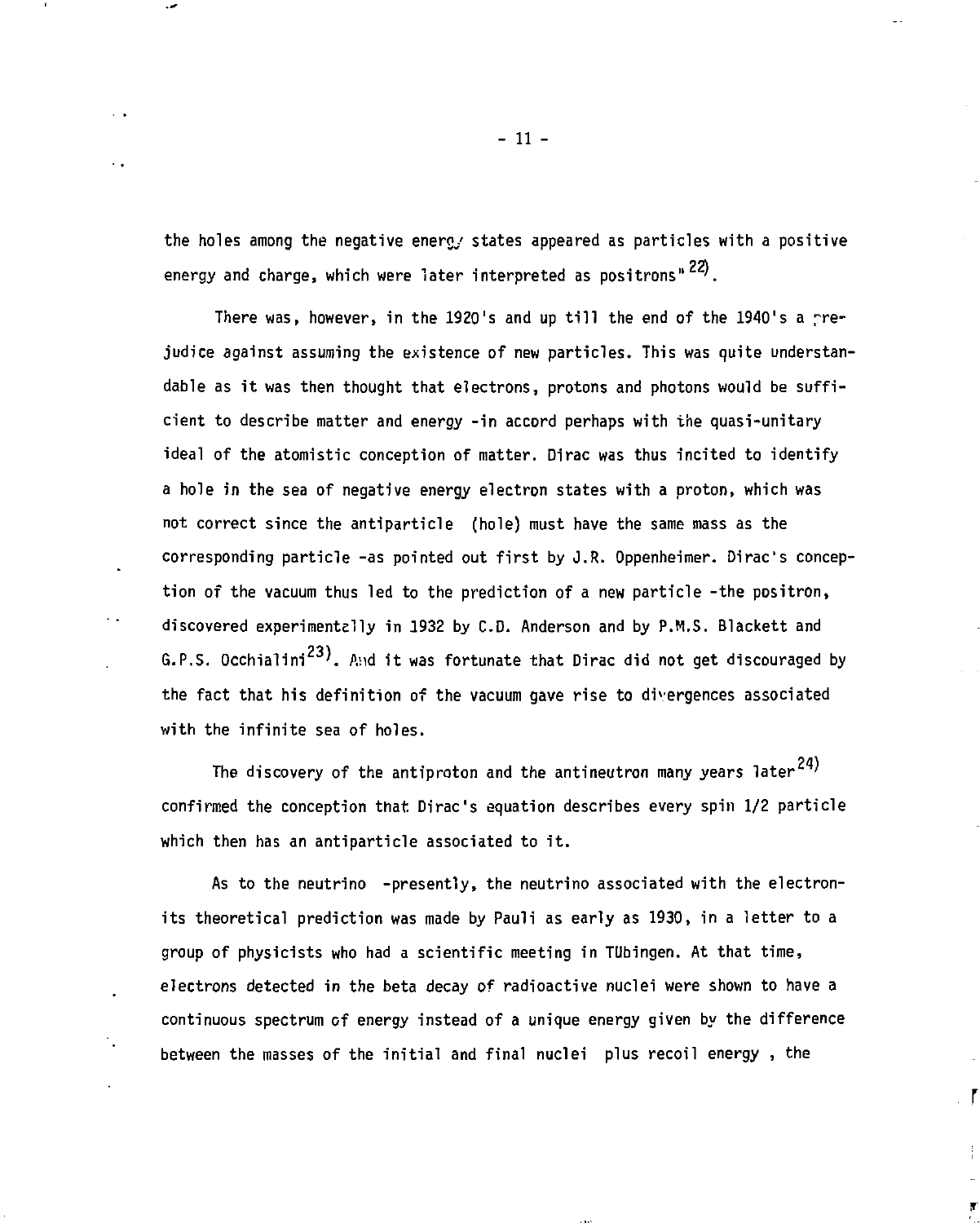**maximum of the spectrum, in opposition tc & radical suggestion by Niels Bohr that the law of conservation of energy would be violated in these processes, Pauli proposed that a neutral light particle -which he called neutron- is emitted together with the electron and the energy available is thus distributed between them. In his own words : "Namlich die MBglichkeit, es konnten elektrisch neutrale Teilchen, die ich Neutronen nennen will, in den Kernen existieren, welche den spin 1/2 haben und das Ausschliessungs-prinzip befolgen und sich von Lichtquantum ausserdem noch dadurch unterscheiden dass sie nicht mit Lichtgeschwindkeit laufen. Die Masse der Neutronen mllsste von derselben GrSssenordnung wiedie Elektronen**  Masse sein und jedenfalls nicht grösser als 0,01 Protonenmasse. Das kontinuierliche B-spectrum wäre dann verständlich unter der Annahme, dass beim B-zerfall **mit de.n Electronen jeweils noch ein Neutron emittiert wird, derart, dass die**  Summe der Energien von Neutron und Elektron konstant ist"<sup>25)</sup>.

**Pauli's proposal was taken up by E. Fermi who formulated, in a beautiful**  paper<sup>26)</sup>, his theory of beta-decay, which was to be the basis of the subsequent **development of the physics of weak interactions.** 

**The neutron -a neutral particle with mass of the order of that of the proton- was experimentally discovered by J. Chadwick in 1932, after speculations**  in 1920 by E. Rutherford<sup>27)</sup> who conceived "the possible existence of an electri**cally neutral particle, which he visualized as a close combination of a positively charged proton and a negatively charged electron so that the whole particle**  would have no electrical charge<sup>" 28</sup>).

**Clearly, Chadwick, who worked at the Cavendish Laboratory under Rutherford,**  was destined to discover the neutron as he began to look for it<sup>29)</sup> since **the year 1924. In 1931, H. Becker and W. Bothe found that beryllium, when** 

**- 12 -**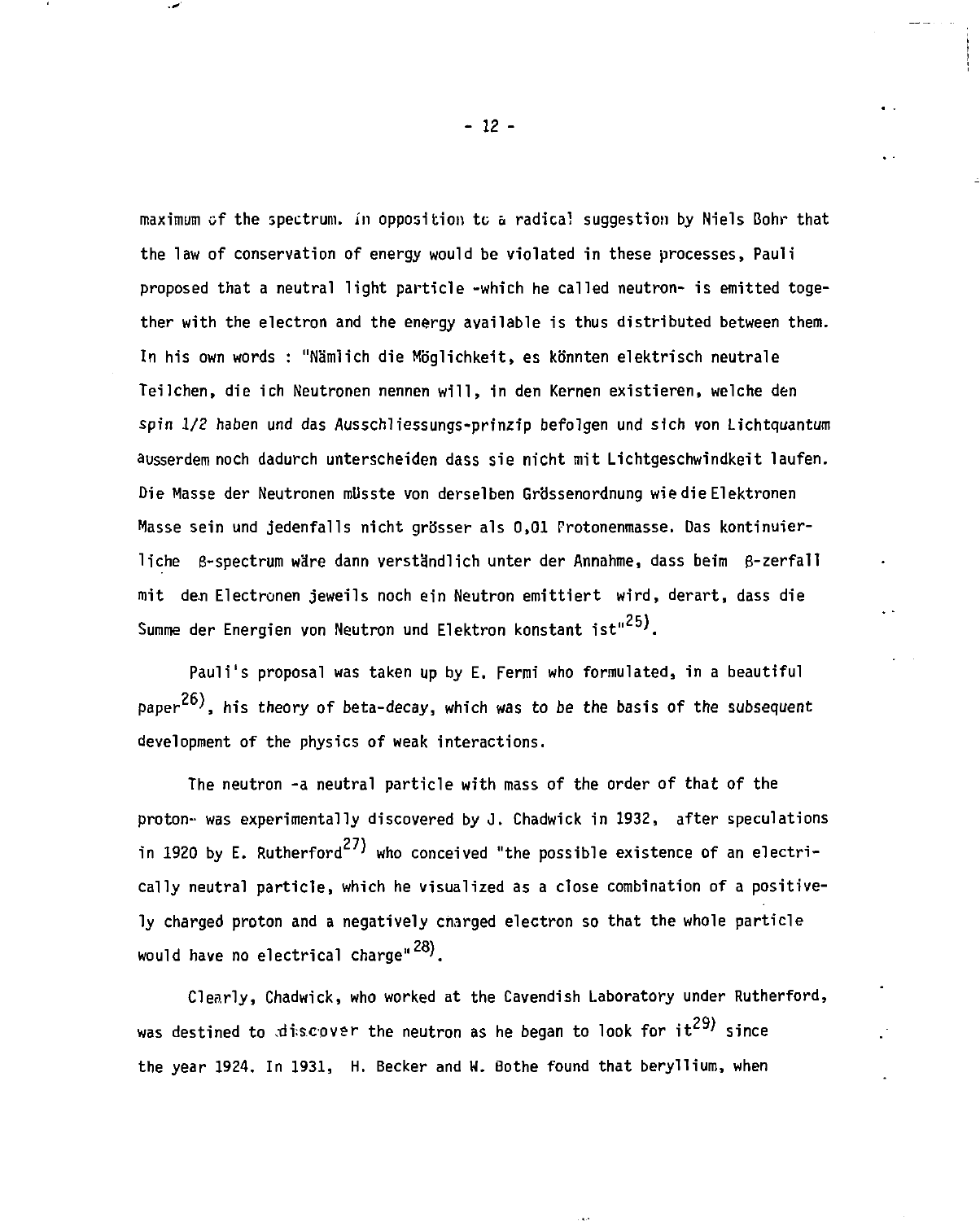**bombarded by alpha particles emitted penetrating neutral particles which they thought were gamma rays. The experiment was repeated by F. Joliot and Irene**   $\text{Curie}^{30}$  who discovered that these particles, if they hitted a paraffin target, **gave rise to very fast moving protons. This discovery led immediately Chadwick to suspect that the penetrating particles emitted in the alpha particle -beryllium reaction were Rutherford's neutron and his observations confirmed this.**  After the discovery of the neutron, D. Iwanenko<sup>32)</sup> suggested that nuclei are **formed of protons and neutrons. This idea was adopted by Fermi in his paper on**  the beta-decay theory<sup>33)</sup>, and in his Seminars in Rome he called Pauli's parti**cle a neutrino to distinguish it from the neutron ; he also postulated that electrons and neutrinos do not exist in nuclei, they are rather created and emitted in.the decay process just like photons in the radiation emmission process.** 

**Mesons were theoretically predicted after the discovery of the neutron and the Pauli suggestion of the neutrino. In 1935, Hideki Yukawa assumed that the nucléon interactions were due to the creation of a field by this particle -a neutron or a proton- and that the virtual exchange of quanta of this field**  between nucleons would give rise to the nuclear forces. Moreover, by rela**ting the range of these forces with the mass of these quanta -the mesons- he found this mass to be of the order of 200 electron masses. In spite of the beauty of the idea which be introduced, Yukawa became discouraged with this value of the mass. He said : "As such a quantum with large mass has** *never* **been**  found by experiment, the above theory seems to be on a wrong line"<sup>34</sup>).

 $\mathcal{L}^{\mathcal{L}}$ 

 $\mathcal{I}_\bullet$ 

**It was only in 1947, after fundamental scientific research was taken up again following the end of the Second World War that Yukawa's particle was found** 

**- 13 -**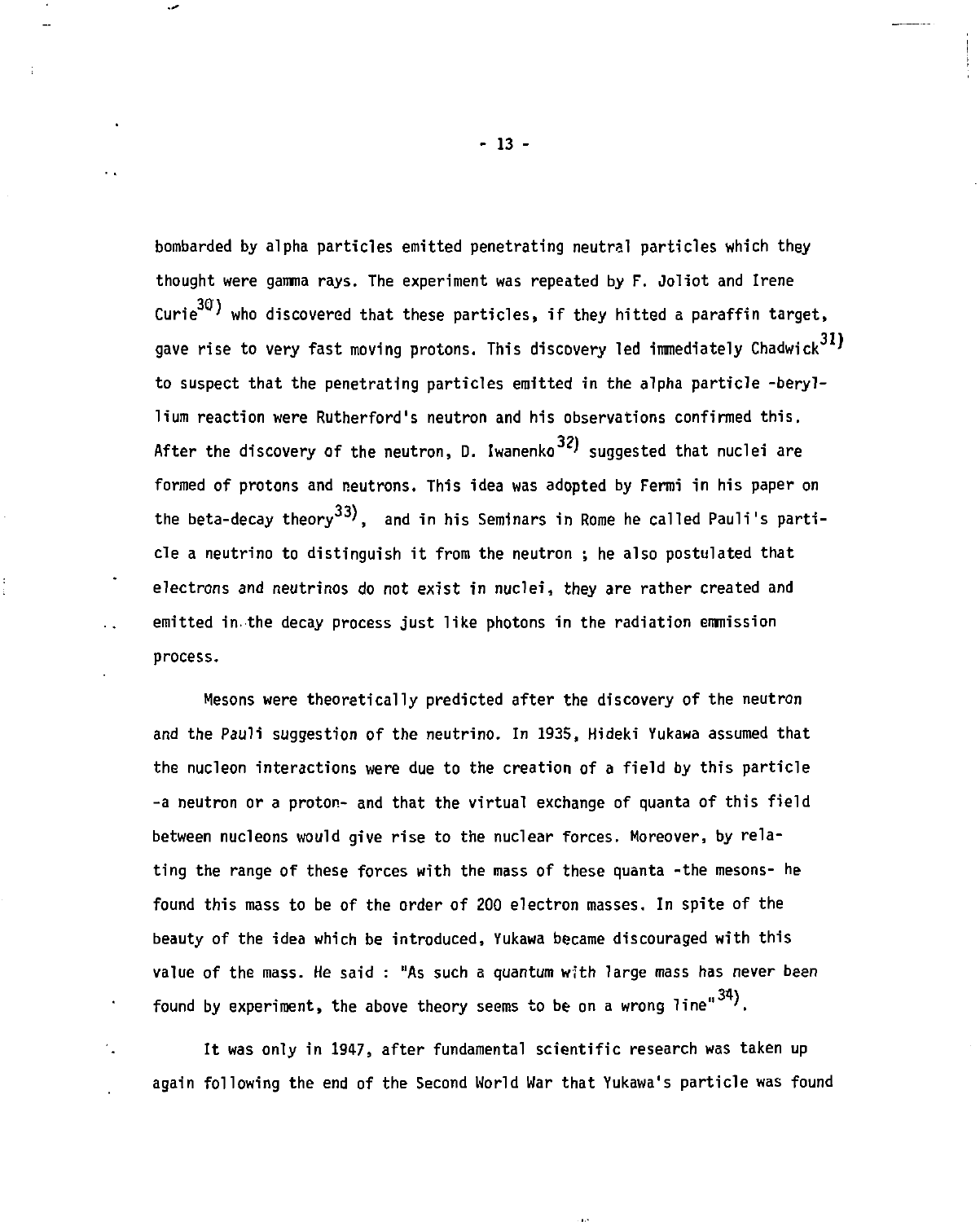**experimentally. In a series of beautiful experiments with nuclear emulsions exposed at an altitude of more than 4000 meters, at the Chacaltaya Laboratory**  of Cosmic Physics in Bolivia, C.M.G. Lattes, G.P.S. Occhialini and C.F. Powell<sup>35</sup>) **discovered the ir-mesons (pions), the charged and neutral quanta of Yukawa's field. Moreover, they showed that another particle, slightly ligther than the pions, existed, the muonss which exhibited no strong interactions and which were produced in a decay of pions, together with a light particle, the inuon-neutrino as it is known today.** 

**At about the same time observations were made by M. Conversi, E. Pancini**  and 0. Piccioni<sup>36</sup>) which suggested the existence in the cosmic radiation of **weakly interacting particles, whereas the pions were shown to have s;in zero, the Conversi-Pancini-Piccioni particles were shown to be :he muons of Lattes, Occhialini and Powell and to have spin 1/2. These discoveries were important as they opened the door to the modern elementary particle physics. I had the occasion to follow closely these developments as Lattes and I exchanged ' correspondance on his experimental work (see Letter at the end of this paper) and spent some time together when in 1949 he visited me at the Institute for Advanced Study, where stayed H. Yukawa, W. Pauli, J.R. Oppenheimer, Oskar Klein,**  A. Pais, J. Steinberger and Chr. Møller as well as with W. Schützer and **J. Tiomno, working at that time at Princeton University. The attribution of**  spin 1/2 to muons was basic in a paper by J. Tiomno and J.A. Wheeler<sup>38)</sup> in **1949, in which the idea of universality of weak interactions was proposed. Those were for me personally exciting years as at that time I was also trying to establish conditions at the Federal University in Rio de Janeiro so that Lattes and Tiomno could come to our Physics Department. This was made possible** 

**- 14**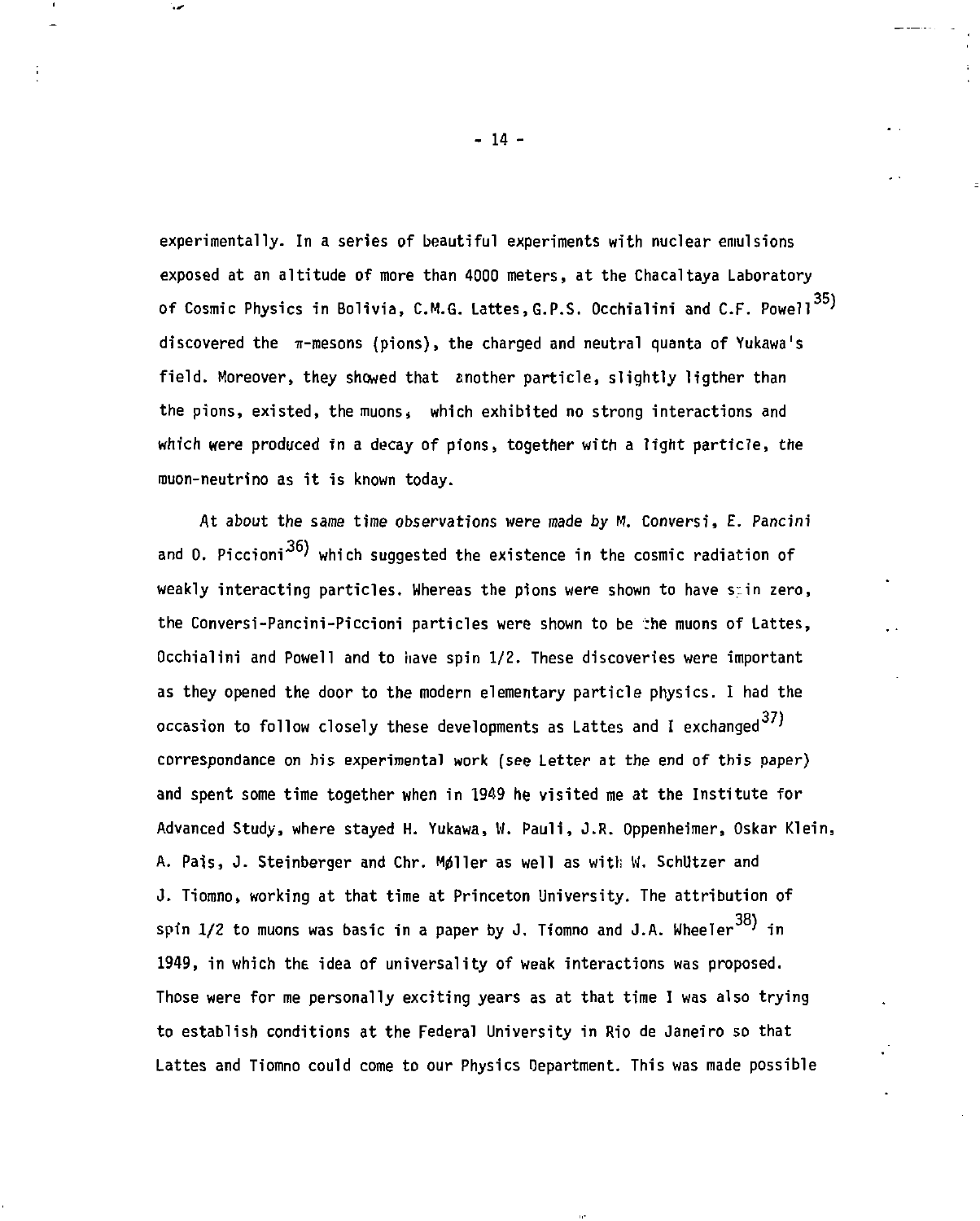**-a group active in research in nuclear and particle physics- by the creation of the CBPF -the Brazilian Center for Research in Physics in 1949 in Rio de Janeiro, an initiative which would not have been possible had we not received full support from Joâo Alberto Lins de Barros, a very intelligent man, active in Brazilian politics, and his brothers, Henry British and Nelson. This center and the Physics Department of the University of Sào Paulo were the two institutions which gave the initial momentum to the development of modern theoretical and experimental physics in Brazil** *'.* 

**I shall not discuss now the subsequent discoveries of new particles : the strange particles and the resonances, the theoretical prediction of quarks and the quark model,' the consideration of intermediate vector bosons, the lepton tau among others. I shall, however, take this opportunity to describe here the motivations which led me to assume, in 1958, the existence of neutral vector bosons, besides the charged ones, and to propose that the coupling constant g of the weak vector boson field with matter should be equal to the elementary electric charge e, the coupling constant of the interaction between photons**  and matter<sup>40</sup>).

**When the paper of Feynman and Gell-Mann on the V-A weak interaction was published in 1958 I had just returned from the California Institute of Technology where I had completed work ' on the capture of negative muons by light nuclei in which the first calculation of the induced pseudo-scalar coupling was made. As I read the Feynman-Gell-Mann paper I was immediately struck by the fact that, if these interactions were mediated by vector bosons, as already suggested in that paper, they were perhaps deeply related to photons which were also vector particles.** *I* **had the feeling that somehow photons and weak vector bosons belonged to the same family and that therefore the coupling constant g should be equal to the charge e. As this assumption was introduced** 

**- 15 -**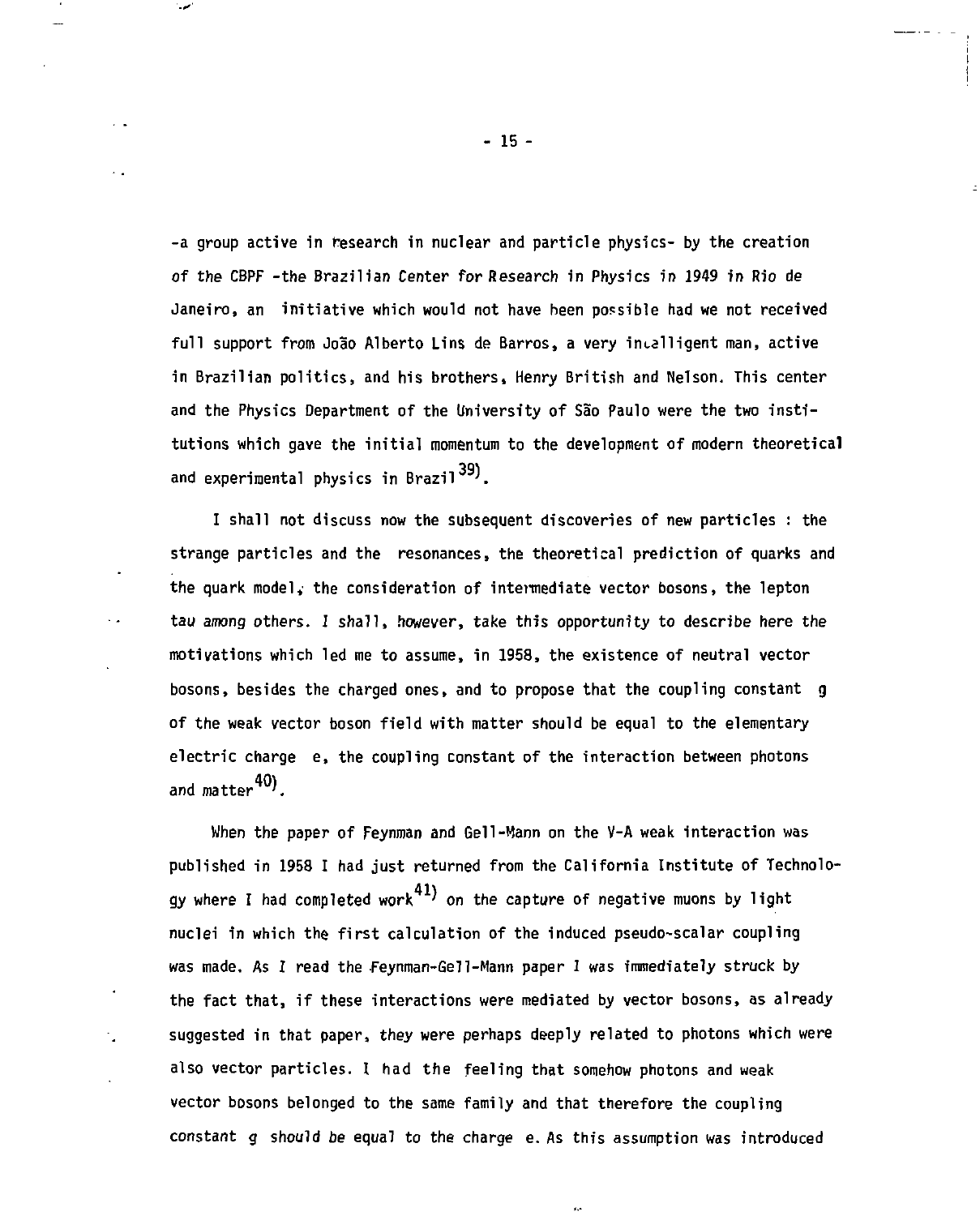in the well-known relation between g, the Fermi constant G<sub>F</sub> and the bosons mass m<sub>w</sub>, I found that m<sub>w</sub> was quite large, of the order of 60 proton masses. **Sut then I felt discouraged : how could I put in a multiplet particles with such a mass difference, the massless photon and these heavy bosons ? As the mechanism of mass generation was unknown at that time I avoided stating in my article that photons and vector bosons were members of a multiplet (the fear of the referees ...) . But I did say that the assumption g = e implied a very heavy boson. On the other hand, I knew that in the meson theory of nuclear forces, charged and neutral pion fields enter the lagrangean in a form which gives a charge independent interaction. The interaction between the pion and**  the nucleon fields is independent of whether the nucleons are electrically **charged or not and is invariant under the SU(2) group. I wanted to see whether this would happen for weak interactions. I therefore assumed the existence of**  neutral vector bosons -now called  $z_0$ - and found that the coupling would not be charge independent : neutral currents would have a coupling with z<sub>o</sub>, different **in form from that between charged currents and the W field.** 

**In 1958 neutrino beams were not dreamt of and only one neutrino was assumed to exist. As a test for the neutral current interaction I then proposed investigation on a possible weak coupling between electrons and neutrons-possibly added to the magnetic moment interaction. If such a coupling were found it could only be due to an exchange of neutral bosons.** 

**This intuitive model was later found out to be essentially correct as a consequence of the beautiful work of S. Weinberg, A. Salam and S. Glashow, who 421 established the electroweak dynamics '.** 

**43) The neutral boson and the charged boson were discovered experimentally '** 

**- 16 -**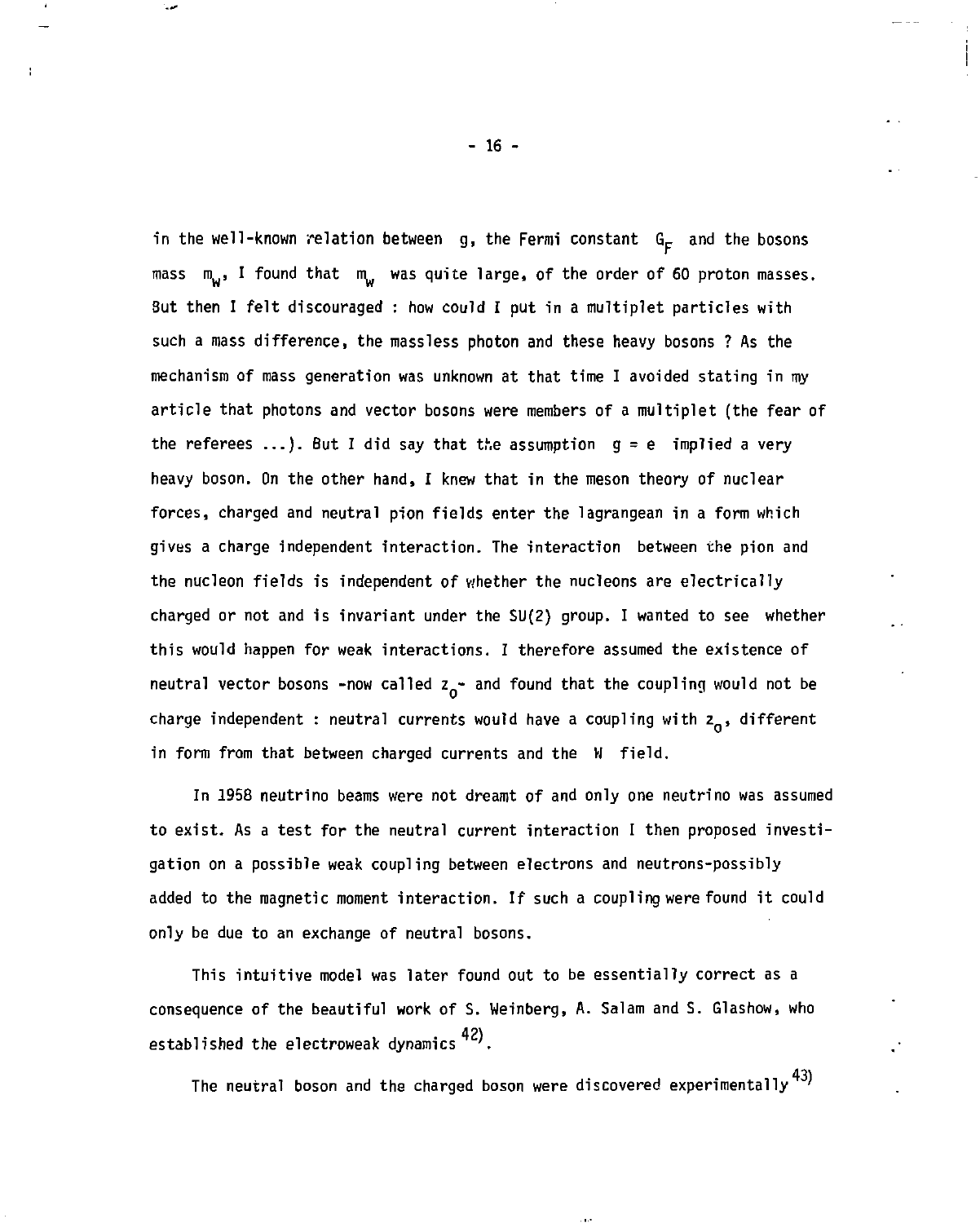**in 1983 and their mass, as derived in the above mentioned gauge theory, is of the order of the value I had guessed ; the relation between g and e, instead of a simple equality is of the form** 

$$
e = g \sin \theta_w
$$

**where** 

w

 $\ddot{\phantom{0}}$ 

 $\ddot{\phantom{0}}$ 

$$
\sin \theta_{w} = \frac{q'}{(q^{2} + q'^{2})^{1/2}}
$$

$$
\cos \theta_{\rm w} = \frac{g}{(g^2 + g'^2)^{1/2}}
$$

**g and g<sup>1</sup> are the two constants in the SU(2) B U{1) standard model from**  which e and sin  $\theta_w$  are deduced.

**The beautiful experiments of the UA1 collaboration at CERN confirm the new vistas in fundamental physics afforded by the gauge field theories as Lattes, Occhialini and Powell at the end of the 1940's opened the path to the discovery of new elementary particles.**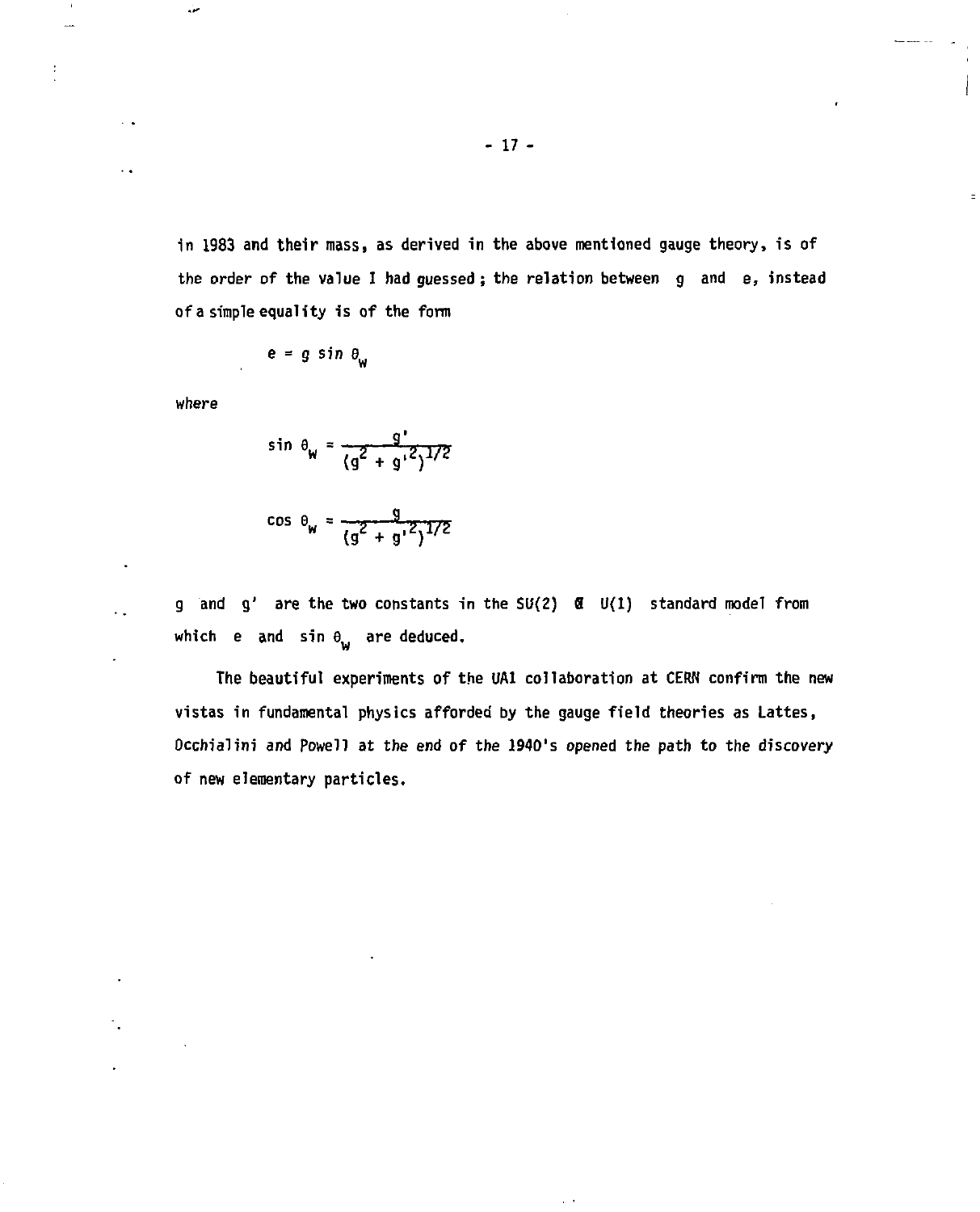- **1. References may be found in Ihe excellent review by Fritz Rohrlich, The electron : development of the first elementary particle theory, in Jagdish Mehra (editor), The physicist's conception of nature, page 331, D. Reidel Publ. Co. Dordrecht (1973).**
- **2. H.A. Lorentz, The theory of electrons and its applications to the phenomena of light and heat, Dover Publ., New York (1952) (first published in 1909).**
- **3. Ref. 2, page 8.**
- **4. See, for instance, E. Broda. Thé intellectual quadrangle : Mach Boltzmann - Planck - Einstein. CERN 81-1D, Geneva (1981).**
- **5. Ref. 2, page 10.**
- **6. See J. Leite Lopes, Fundamentos da Electrodinamica Classica, Universidade do Brasil, Rio de Janeiro (1960).**
- **7. An attempt at eliminating the classical divergences in the classical.electron**  theory was developed by M. Schönberg ; see J. Leite Lopes and M. Schönberg, Phys. Rev. 67, 122 (1945) ; M. Schönberg, Phys. Rev. 69, 211 (1946).
- **8. Bibliography of Einstein's work and his autobiography are found in Albert Einstein, Scientist-Philosopher, the Library of living philosophers, Evanston (1945), P.A. Schilpp (editor).**
- **9. A. Einstein, Ref. 8.**
- **10.** W. Pauli, Ref. 8 , page 149.
- **11. H. Pauli, Ref. 10.**
- **12; A. Einstein, Ref. 6, page 45.**
- **13. A. Einstein, Die Grundlage der Allgemeinen Relativitatstheorie, Oohann A. Barth, Leipzig (1929).**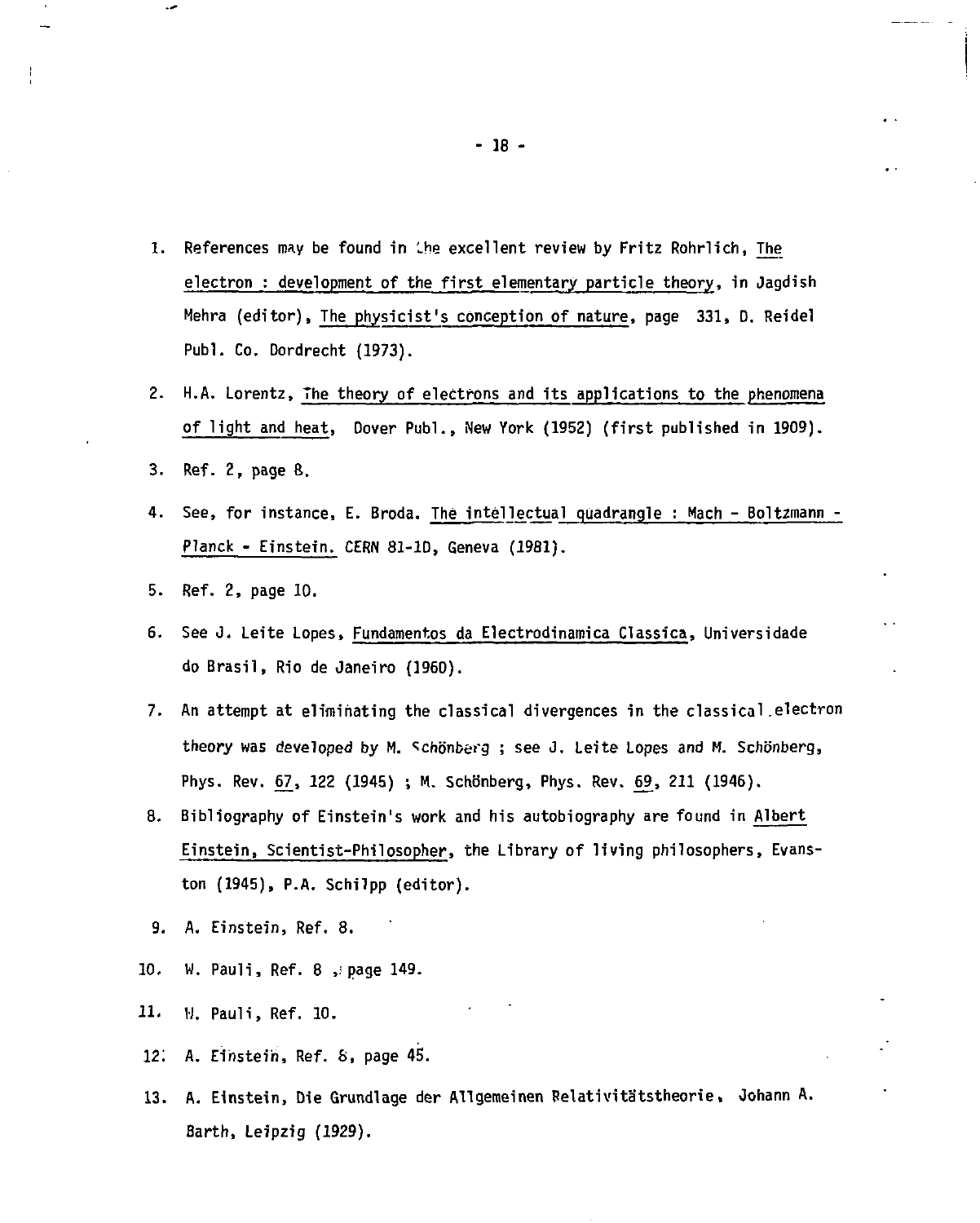- **14. P.A.M. Dirac, Proc. Roy. Soc. (London) Ser. A. 133, 60 (1931).**
- 15. P.A.M. Dirac, The evolution of the physicist's picture of nature, Scientific **American N°5, 208, page 45 (1963).**
- **16. A. Einstein, Ideas and opinions, page 226.**
- **17. Ref. 16, page 274.**

 $\ddot{\phantom{0}}$ 

 $\ddotsc$ 

۰.

- **18. Ref. 14, page 273.** 
	- **19. R.P. Feynman and H. Gell-Mann, Phys. Rev. 109, 193 (1958).**
	- **20. E.C.G. Sudarshan and R.E. Marshak, Report at the Conference on Physics of Mesons and New Particles at Venice-Padua (1957).**
	- **21. P.A.M. Dirac, in Jadish Mehra, The physicist's conception of nature, page 10, D. Reidel Publ. Co., Dordrecht (1973).**
	- **22. P.A.M. Dirac, Ref. 21.**
	- **23. See for instance C. Peyrou, The rôle of cosmic rays in the development of particle physics, Journal de Physique, Colloque C8, Suppl. au N° 12, Tome 43, page C8-7 Paris (1982).**
	- **24. See E. Segrë, Antinucleons, in Ann. Rev. Nucl. Sc. Vol. 8, pg. 127 (1955).**
	- **25. W. Pauli, Offener Brief and die Gruppe der Radiaktiven bei der Gauvereins-Tagung zu Tubingen, in Collected Scientific Papers (edited by R. Kronig und V.F. Weisskopf) Vol. 2 pg. 159, Interscience Publishers, New York (1964).**
	- **26. E. Fermi, Z. Phys. 88, 161 (1934).; B. Pontecorvo, Journal de Physique, Colloque C8, Suppl. au N»12, Tome 43 (.'982).**
	- **27. The collected Papers of Lord Rutherford of Nelson (published under the scientific direction of Sir James Chadwick) Vol. Ill page 34, George Allen and Unwin (1962-65).**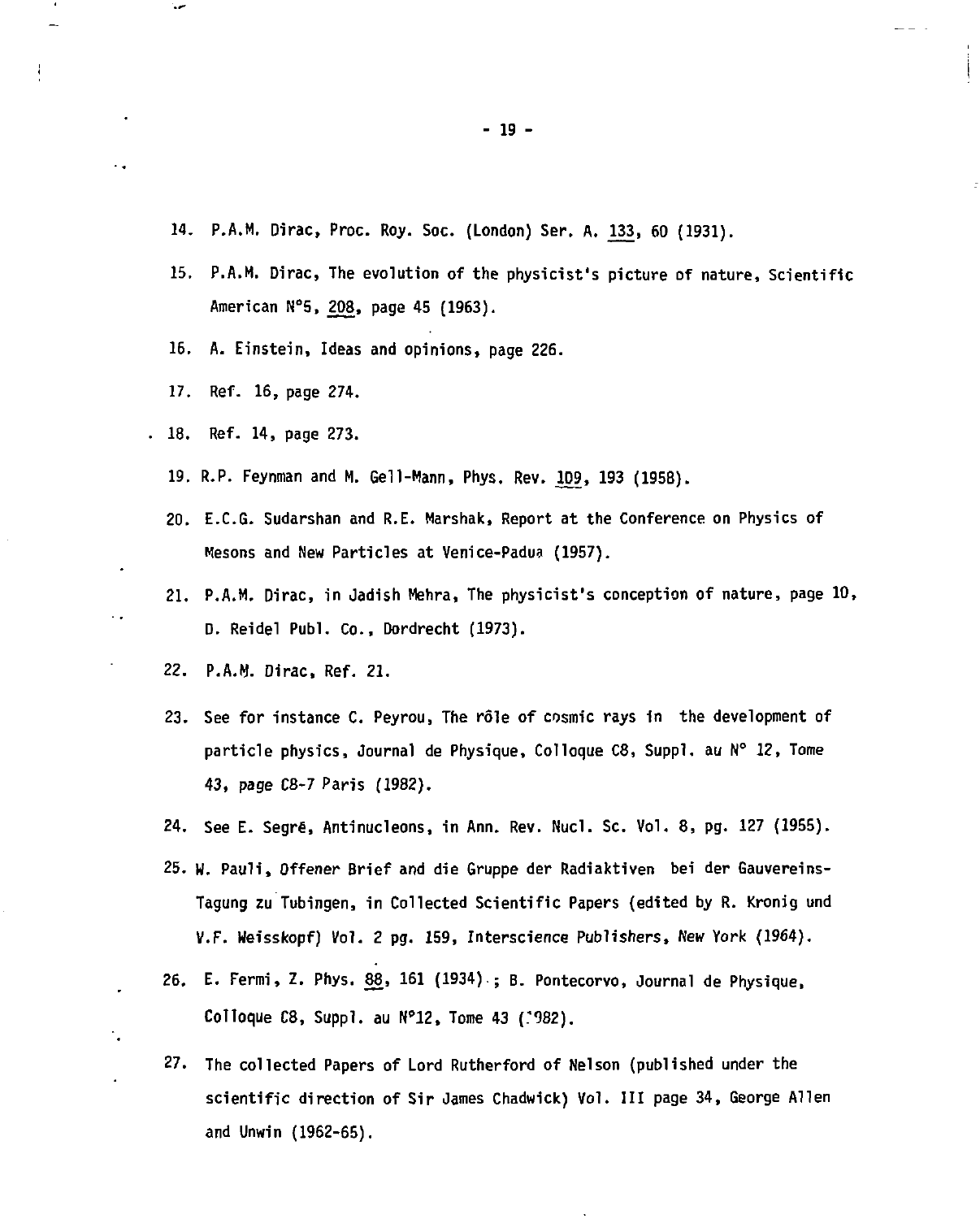- **28. See E. Larsen, The Cavendish Laboratory, nursery of genius, page 65, Edmund Ward, London (1962).**
- **29. E. Larsen, Ref. 28.**
- **30. I. Curie-Ooliot and** *f.* **Joliot, Compt. Rend. ^94, 273 (1932).**
- **31. J. Chadwick, Proc. Roy. Soc. (London) A136, 692 (1932).**
- **32. See E. Araaldi, Journal de Physique, Colloque C8, Suppl. au N°12, Tome 43, Paris (1982).**
- **33. E. Fermi, Ref. 26.**
- **34. H. Vukawa, Proc. Phys.-Hath. Soc. Japan J7. 48 (1935).**
- **35. C.M.G. Lattes, G.P.S. Occhialini and CF . Powell, Nature 160, 453, 486 (1947).**
- **36. H. Conversi, E. Pancini and 0. Piccioni, Physical Review** *Tl,* **209L (1947).**
- **37. J. Leite Lopes, On the light and heavy mesons, Phys. Rev. \_74, 172 2 (1948).**
- **38. J. Tiomno and J.A. Wheeler, Revs. Hod. Phys. 21, 144 (1949).**
- **39. See for example G.L. Brownell, Physics in South America, Physics Today 5\_ (1952).**
- **40. J. Leite Lopes, Nucl. Phys. 8, 234 (1958).**
- **41. J. Leite Lopes, Phys. Rev. 109, 509 (1958) ; also S. Weinberg, Phys. Rev. 106, 1301 (1957) i H.L. Goldberger and S.B. Treiman, Phys. Rev.** *UO,* **1178 (1958) ; 111, 354 (1958).**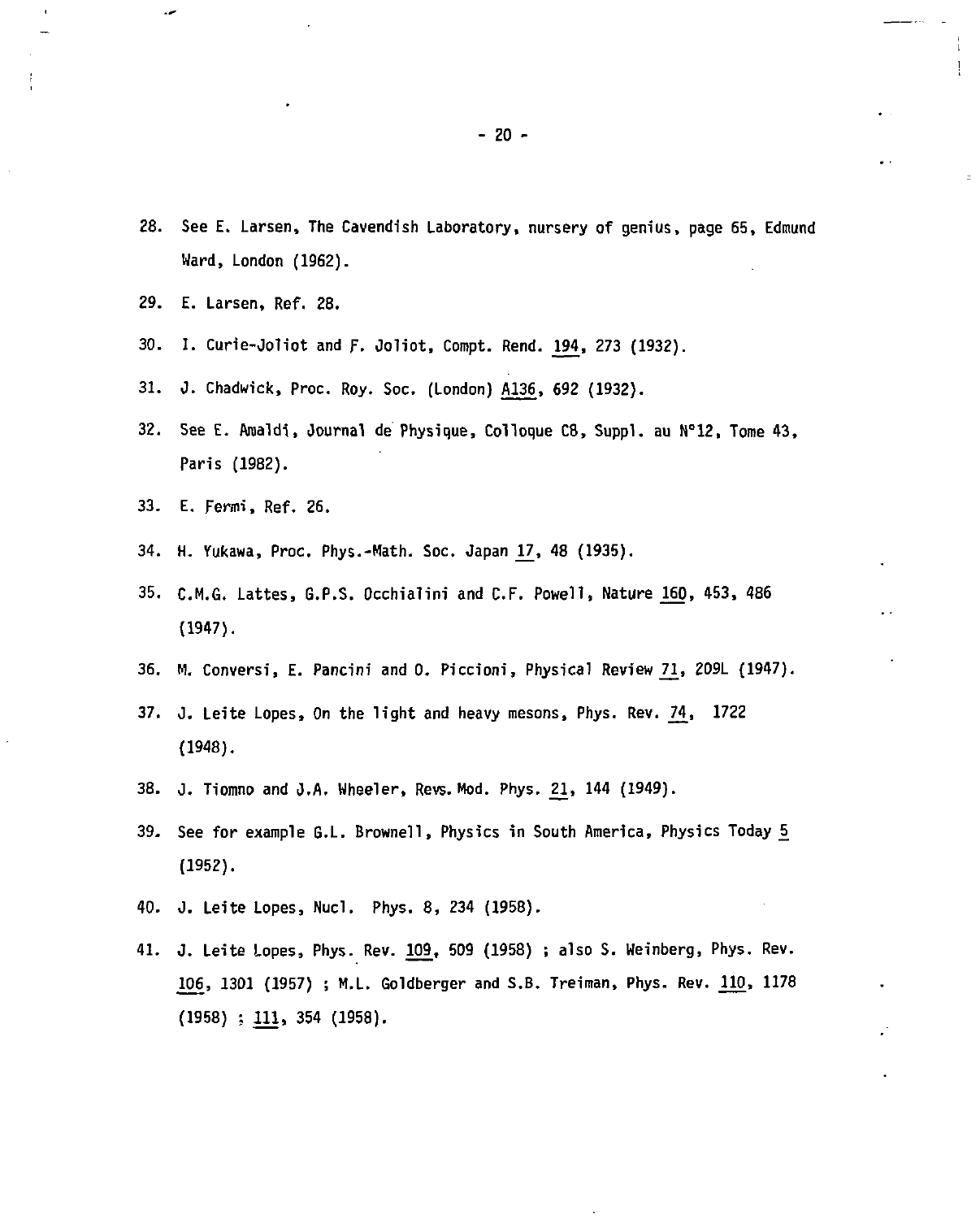- **42. S. Weinberg, Phys. Rev. Letters 22, 1264 (1967) ; A. Salam, Nobel Symposium (edited by N. Svarthalm), (1968) ; J. Glashow, Nucl. Phys. 22, 579 (1961) ; J. Glashow, J. Iliopoulos and L. Haiani, Phys. Rev. 02, 1285 (1970).**
- **43. UAl Collaboration CERN, Phys. Letters 122B, 103 (1983) ; Phys. Letters 126B, 398 (1983).**

د.

 $\ddot{\phantom{0}}$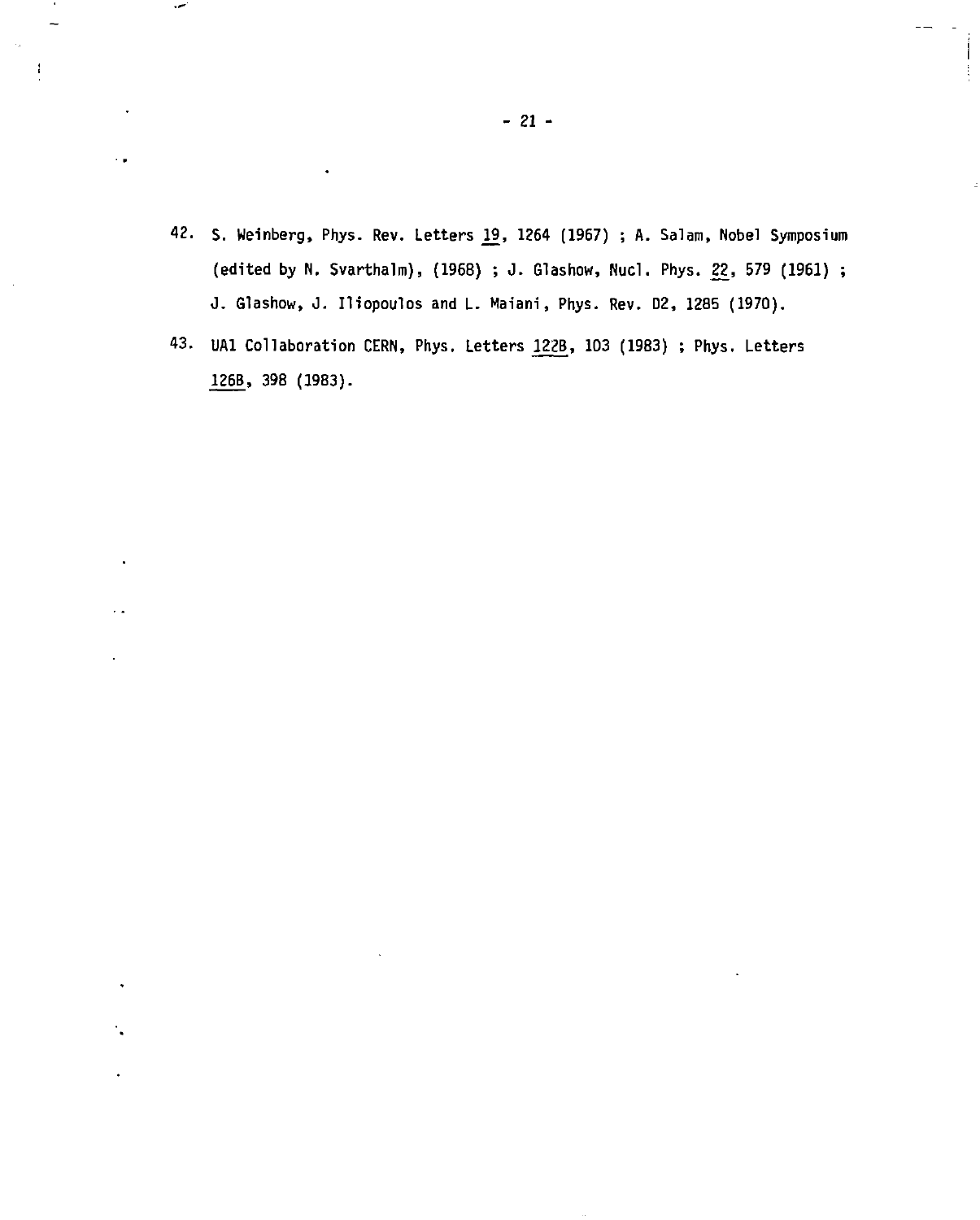$2/3/48$ ्रा कौराउन AIRMAIL baro Leib. Estre espianats que o trabable sabre o meson face poder envier os resultados seu proviña encreuse. Junte che opia de traballer que saisa eu . poulso fotografias à disposição por falla pale tempo mes or mesors sono tui è quais sos de Gristol. aos ou sur la person se acalmen un pouco in sommits sincellores - Gousequinis reduzion Stackground de fast (rentieu e Cagorn) que autre ma placa pela aresta é 30%  $o\mathfrak{b}$  traces! Podemos encontrar mesous à rague de 5 por minute. (e tomar as corrolenalsles) as more de 100 por aux por 8 persoas que era o standard de Bristol! A meslisla de masia por He essaige persola (travas mais curtos tem peso estalística menor) c' 313 ± 16. d'ens e' quan si sistemático, devido cao fato que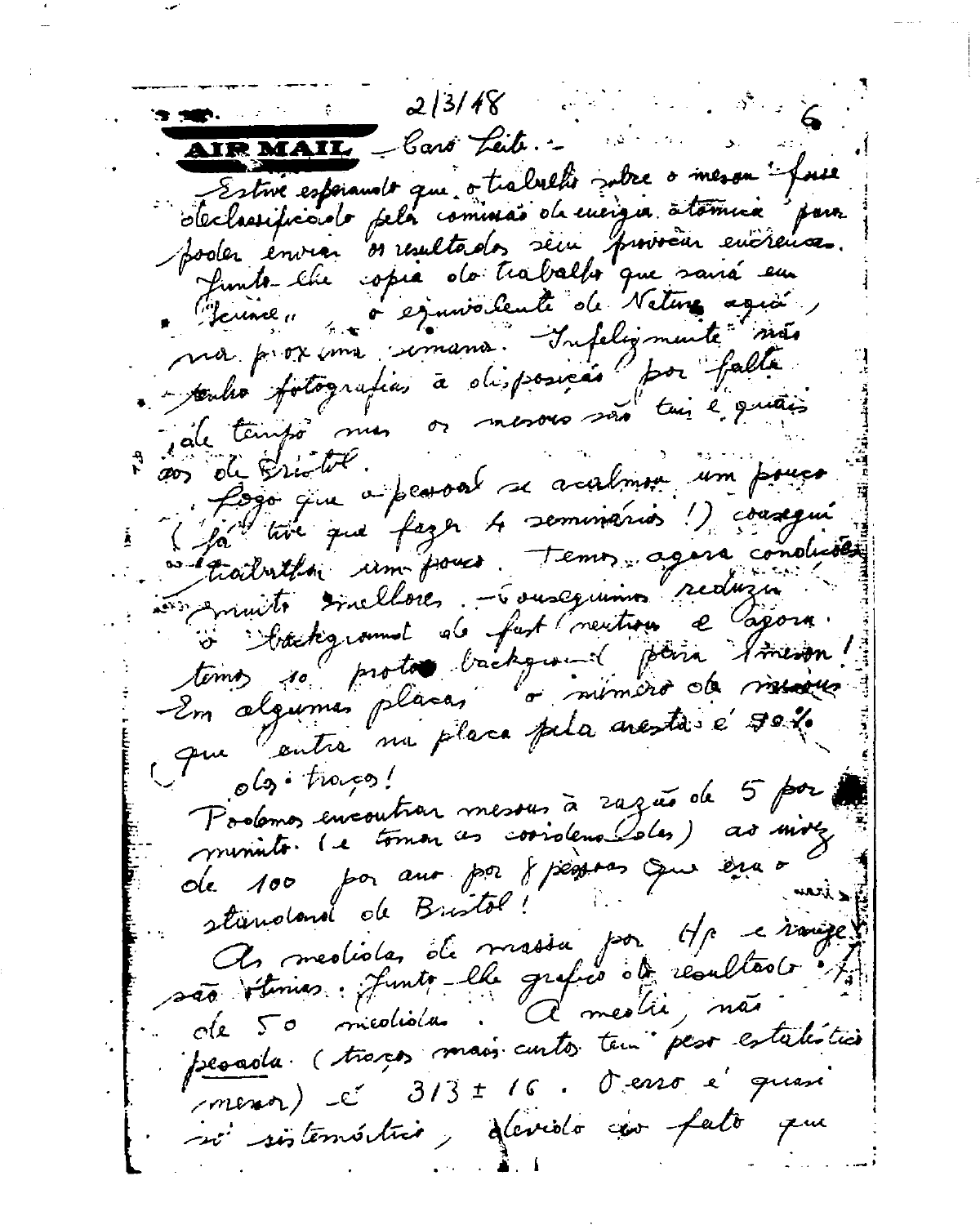mestas. experiencias prelimientes não fixantes Jem a posseão da placa **AIR MAIL** Jute 2 media des valors des massacions cipaires mas serie grandemente realitate ser tus. Nas mildestes atrices takenes. uncle of At de 24.5 yr e mediames olivego do traco para determinar o augu azion a deutro na comulcão, pois são ussos sussous, nu condidee, de nom expanses his energie permeum condisser du mener agent a realtering esperante en angule O. agent = de la que é que precisants join determinant à part de cimature  $1.62 \times 10^{-4}$ Je maleman a commentarial politica de la malemania de la forma de la forma de la forma de la forma de la forma<br>Je se la forma de la forma de la forma de la forma de la forma de la forma de la forma de la forma de la forma too for me pour pour sin Agent  $\rightarrow$  100 for any states of the morning I started of family of a property of the past the statement in the office the blag of the pépadu (Adria en sa sai 3 sant jant si Gratia where the country of the Night Control **Conservation** than an chairm of hard and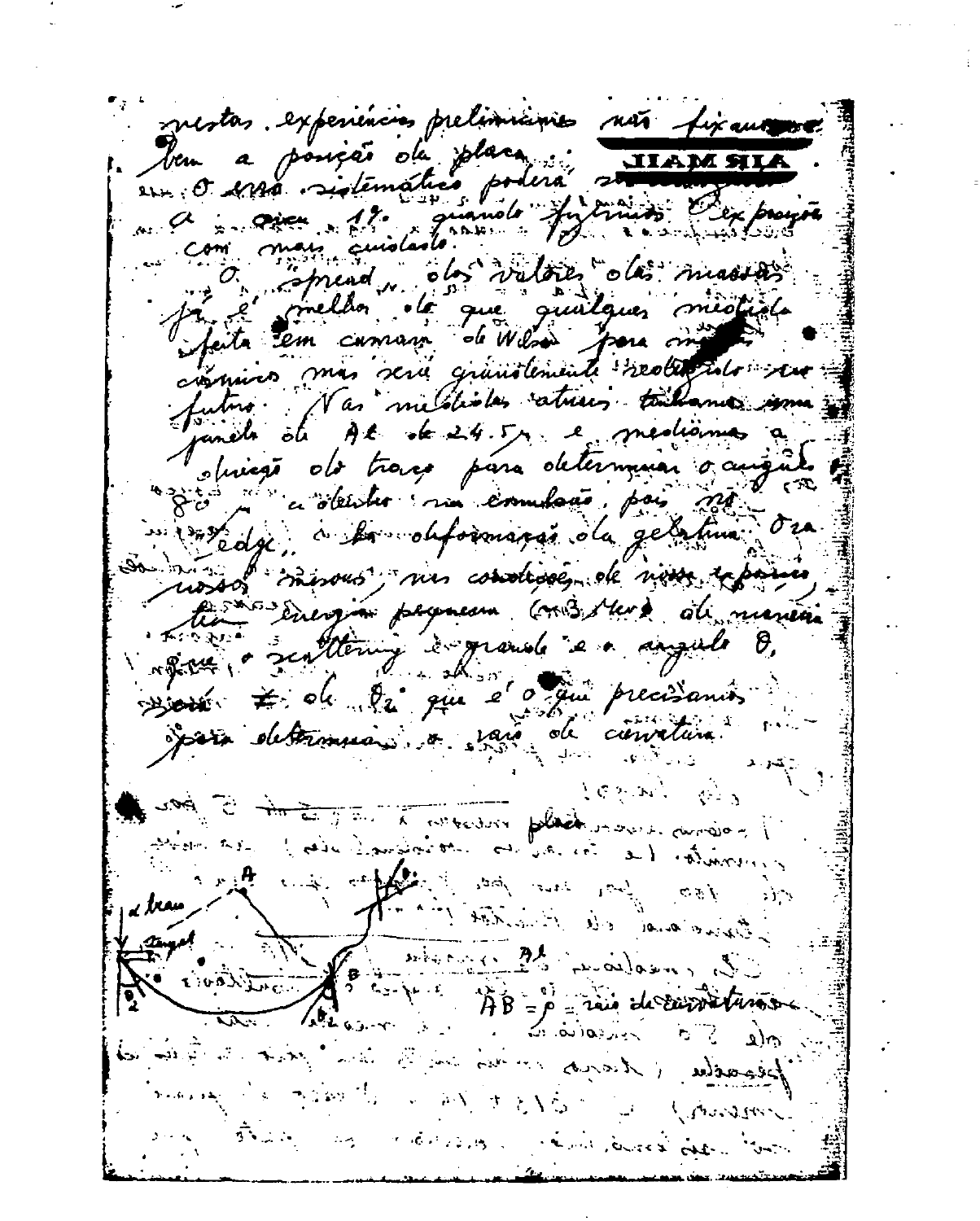Sur Criptianien fetuves escrivas fonemos os mesous cutron na placa at y aming angle then the senface of the smalesion . Ocho Ju degeneurs a stitu a messe l'obre processe de 1 ou 2% ola increase pois o método à stanio Vão fizencos cercida gram country. By the way, en Bristol Indannes  $\frac{m_{n}}{165}$  + 0.11 march 200 by small any lessetting  $\frac{1}{2}$   $\frac{1}{2}$   $\frac{1}{2}$   $\frac{1}{2}$   $\frac{1}{2}$   $\frac{1}{2}$   $\frac{1}{2}$   $\frac{1}{2}$   $\frac{1}{2}$   $\frac{1}{2}$   $\frac{1}{2}$   $\frac{1}{2}$   $\frac{1}{2}$   $\frac{1}{2}$   $\frac{1}{2}$   $\frac{1}{2}$   $\frac{1}{2}$   $\frac{1}{2}$   $\frac{1}{2}$   $\frac{1}{2}$   $\frac{1}{2}$   $\frac{1}{2}$  percedu pesada 4x1.65 + 1.50  $= 1.62 \pm 0.10$  $m_{\pi}$  = 324 ± 20  $\mathbb{Z}/k$   $m_{\mu}$  = 20: Pretty good is not it! Tomando  $m_{\eta}$  = 313 e  $m_{\mu}$  200 mesou decay Terms, para energia relativisto.  $f^* = 313 = E_1 + E_2$  $(m - m) = E_{\mu} - E_{\sigma}^2$  $m_{\mu}$ <sup>2</sup>  $m_{\rho}$  =  $E_{\mu}$  =  $E_{\mu}$  $\Rightarrow x \in \mathbb{R}$  =  $my^2 - m^2 + 313$  $-68$   $-213$   $+211$  $30 - 3$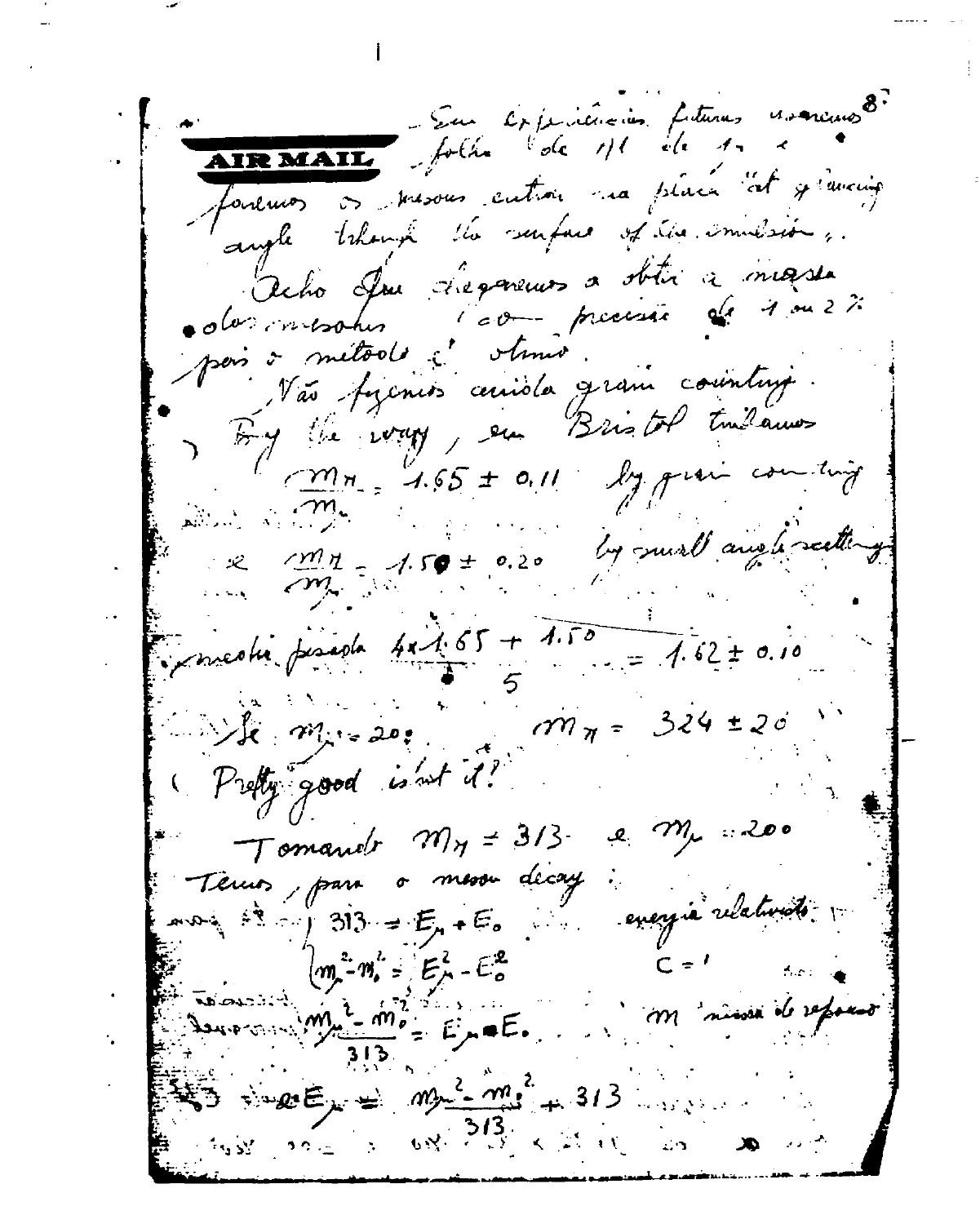$\mathbf{F}^e$  Mras  $\mathbf{F}^{\text{anti}}_n$  A Mw = 8 cm IAM 911.  $Log \circ E^{\text{total}}_{\mu} = 208$  Rine.  $m^2 - m_0^2 = m_0^2$   $4(6-3)3$  $m\mu^2 - m\mu^2 = 183 \times 313 = 32233$  $\sin^2$  = 40000 -32239 = 07761  $\omega$   $\approx$  8.8 cm. Tive que faza o calcula aqui poi, não tuda futi. A massa recome depende de M. = 200 que ricio d'conhecida com minta precisã. Deposited que o cyclotion esteja fabricando Mesoen neutro em Grande quantismo. Tamos procurar detectofon "by slowing the clown; e procurando estulas do ligio.  $\overline{C_{\chi}}^{\circ}$   $\mathcal{O}_{\chi}^{\circ}$  +  $\pi_{\delta}$  +  $\pi$  $C_{4}^{R}$  /  $\gamma_{1} \rightarrow 3$   $\approx$ Talvez à viola media seja munto curta para isso. Anida ruis tenus nuclidas de precisão votre o espectro de savergia marieprovavel  $\overline{\mathcal{C}\mathcal{S}}$ un a  $\overline{\mathcal{C}}$  ob  $\overline{\mathcal{G}}\mathcal{S}$  o  $\overline{\mathcal{S}}$  o  $\overline{\mathcal{S}}$  o  $\overline{\mathcal{S}}$  o  $\overline{\mathcal{S}}$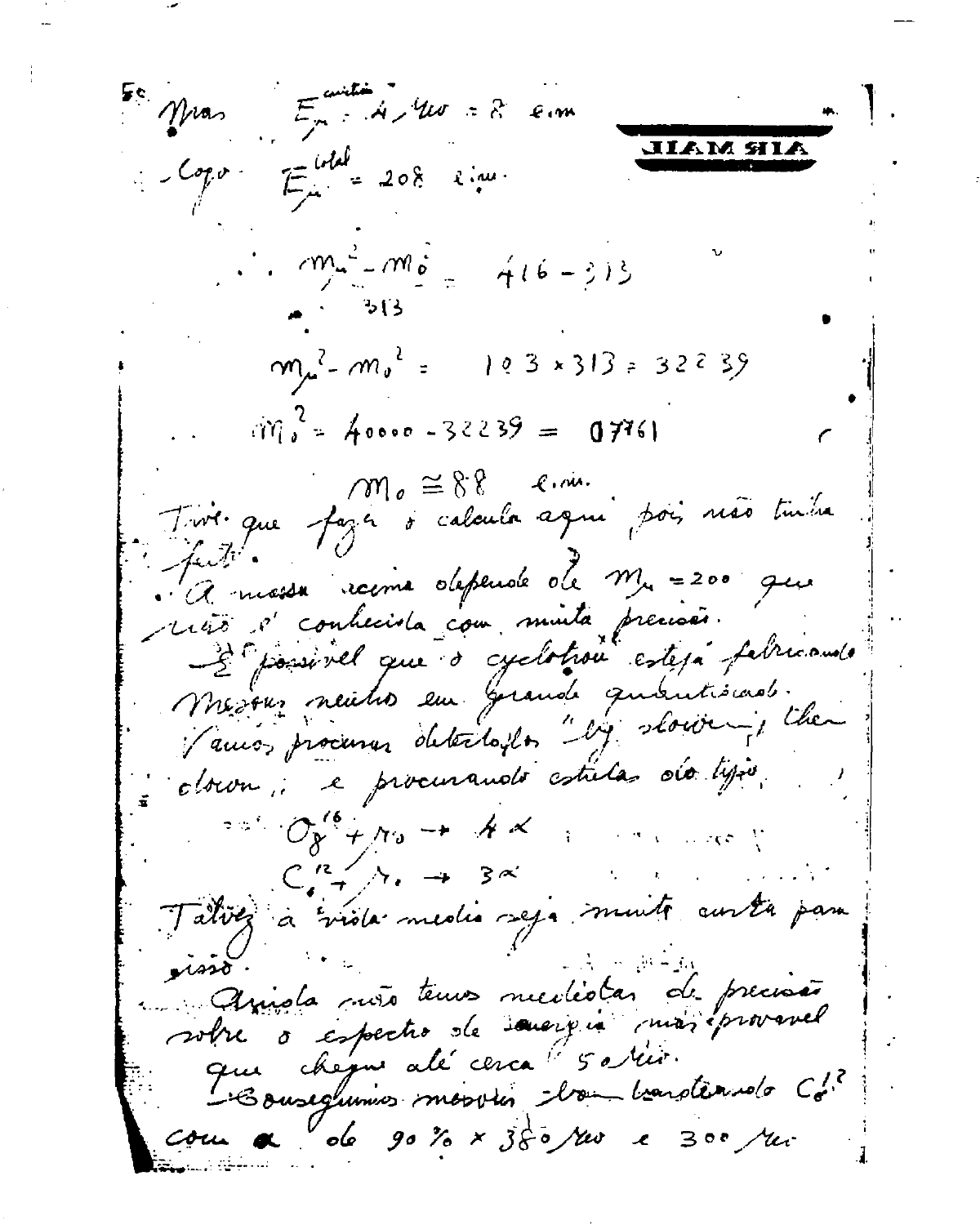Muas em quantistado muisto **IR MAIL** duriste não trois ment uncolistar de "excitation avunce Estude or artigor citados no trabalho a distribucció augular eta seulo putie 5' facilines dobb. la pais o angelo mesques entrar na place igual so com que san de larget.  $k$ ie ben Vão tenos dodos suficientes mas cheg pelo meur. Serber está calculanto  $= f(CE_{\kappa}) - \sigma f(E_{\kappa}, \theta)$ Friendale Me. Millen - Teller. Não tenior medioles preciso de  $\tau = f(x)$ In me atomive da tangée Teutanas Be, cu me consument de com resultado -da, mesura order de grandysique Be taken min nusan que C. Walinalument tentaremos todos os targets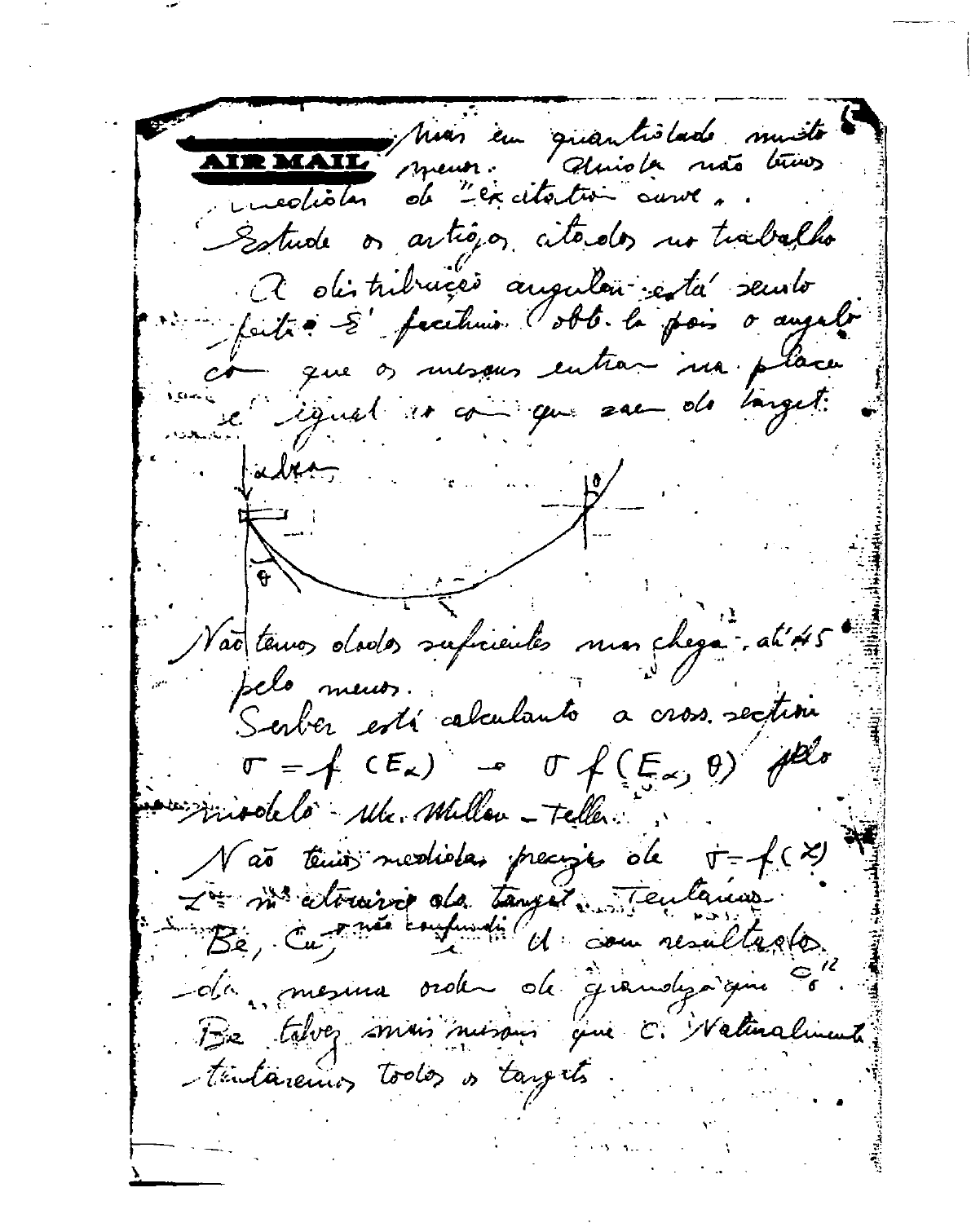A viole média dave ser  $\begin{pmatrix} 7 & \frac{77}{8} & \frac{77}{8} \\ \frac{77}{8} & \frac{16}{8} \end{pmatrix} \sim 10^{\frac{3}{8}}$ drol- peter que et a comunité percorridée no cambe inaguetico. Unia nicolida muito next n de + sode de faite componente manéro de missour que suta ma placa segundo unquelo  $\cos \sigma$  of  $-\theta$ ليهنعا ببر feirs paragentante E é o mesure la sera mecara bien corregões poin o augulo solido. Faga a celculo e verá que o m'que decel ruso obtende de p poi se p aumente vaumente proponent ? Persents ao que aconteu no fin do traco désses mesous negations nous e peredos 100%: Su 50 casos Cexaminados com cuidado: não dão x possivel sabo. 12.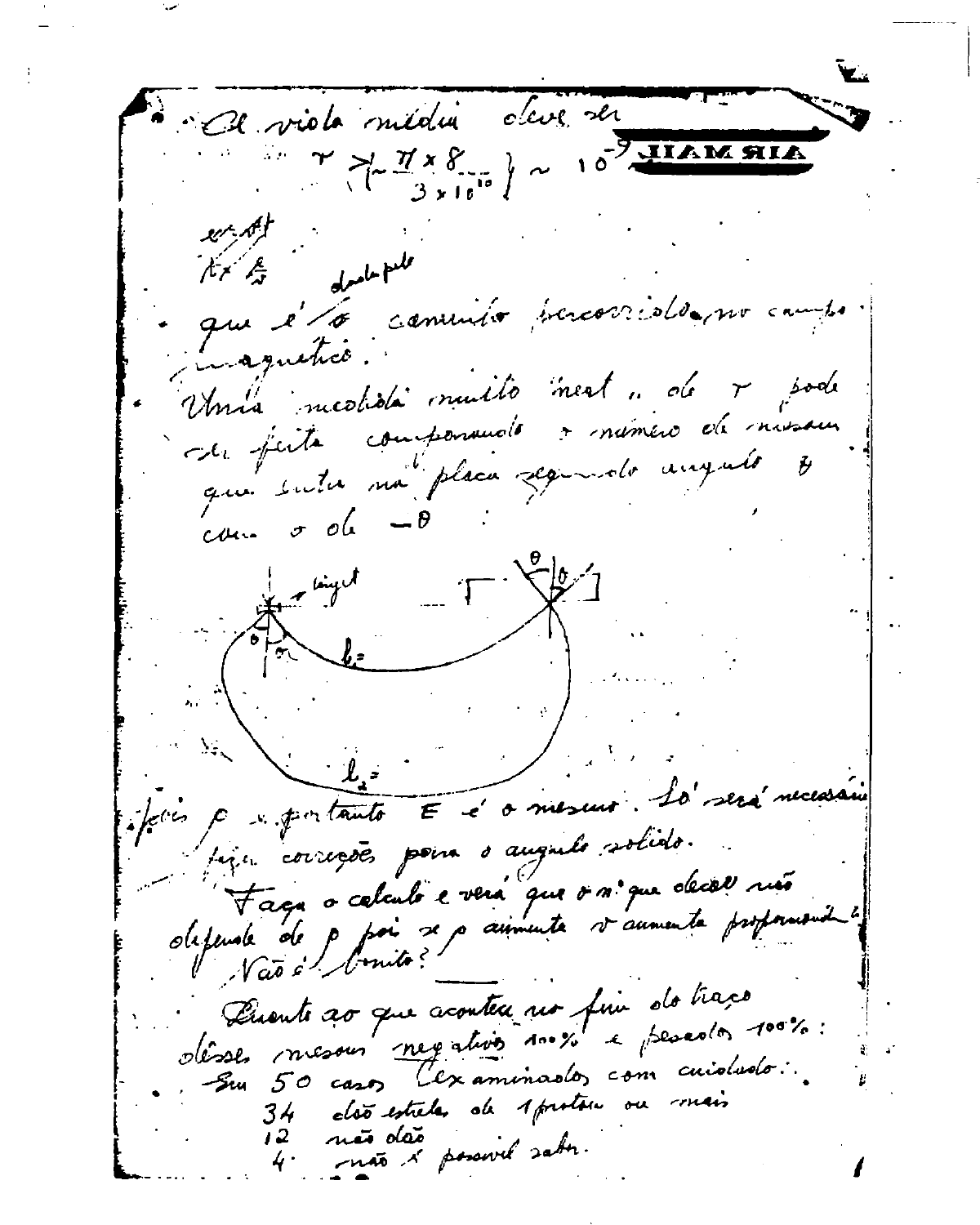James worked ago. Some en alguns (muito). (3 ATRACATE costs of meson old 20 un montre  $\mathcal{L} = \{ \mathcal{L}_1, \mathcal{L}_2, \ldots, \mathcal{L}_n \}$ de grande evergin (objetit de ver-2) à clars que se comprotou soi muito incluisado e de ver. Ale disso en alguns cars tercios somewh neutrous emitions. son Alexi otisso metade da emulsão en volume platin Como os grão de AgBn tee Obrigances 5-0.1 mars c'hoursval que à méson tendre 50% de probab de pouver en 1949 Br. le 50% mars destruir. Va gilletin 20 1 sats atoms de H. Serber le la calculando a prob de captura por H sure relaction GN. O. Ag else que ses os deman constituente, da emulsão. Remitada. préluimaies (Cascados no artigo de Fenin<br>et Al.) dis prob. pequena para H nus. en todo à caso, de causas securi- $\mathcal{M}_{\mathfrak{s}} + \mathcal{N}_{\mathfrak{s}} + \mathcal{N}_{\mathfrak{s}} + \mathcal{N}_{\mathfrak{s}}$ e não daria mada avo fin do cargo. Josso tudo leur a couclier que proverselvent trolos or mesous pesados são capturados, uno oliveria ser (Fena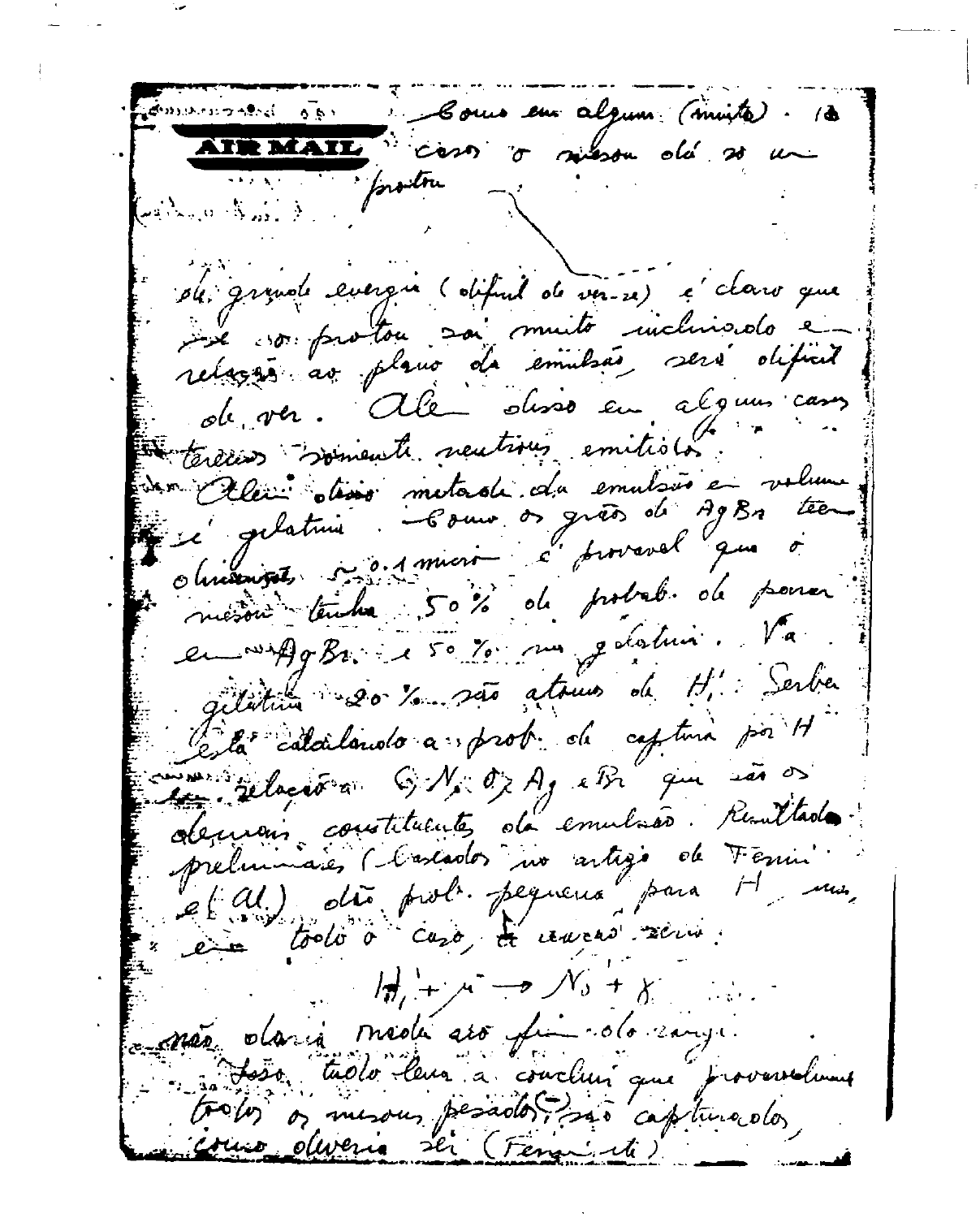Disample ans lever main la rigo presencias ver se são progleziolos objeto vivanta boundarders pela a. E' provente que não (everilentemente por to weak interaction) em todo o asó vamos procurar ver a que aconten quando reduzion a energia da se pass com a every du qui essaves els sainim muito rapidos para desinez traved sina emulsão. Se Tutte coisa a feror de que n 71 () são sempre sicapturados e o falo de mã brinos observado re elevely. parents resultedos parece indicar good or now numer produce estates pois en Bristol (inhermo 900 messes 100 n+roi à 100 messes dands estulos observe estates as sever capturarlos Ag on Br (50% des cases) divenances Solter : 34 x 100 = 95 estados devidos a 7  $\frac{(200\pi)}{2} = 450$  estates devides a m  $T$ otal  $225$ the way, logo you conherences in findermos calcular Hp ob maneria a tr demitronvia e ley it with duto du combina